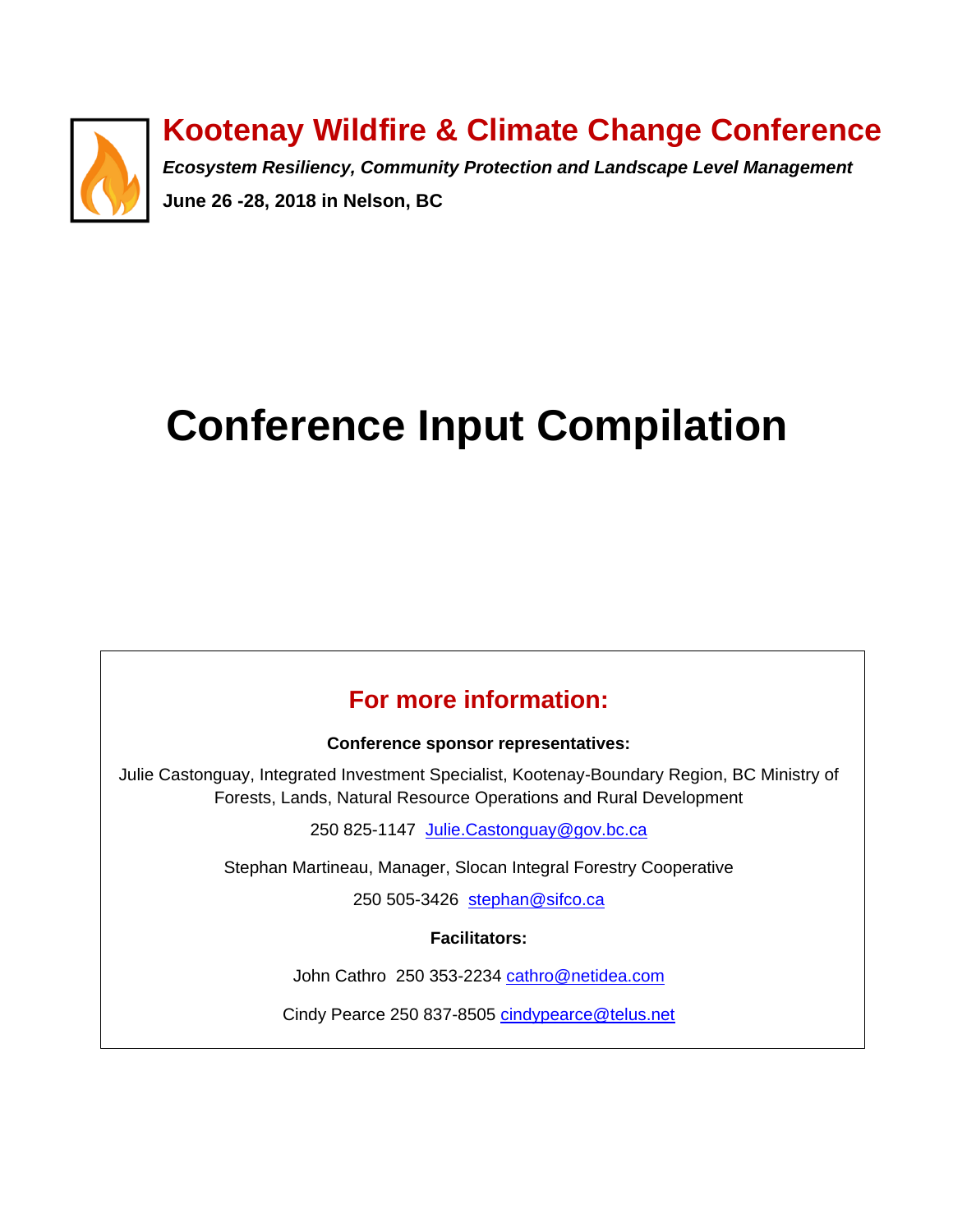# **Table of Contents**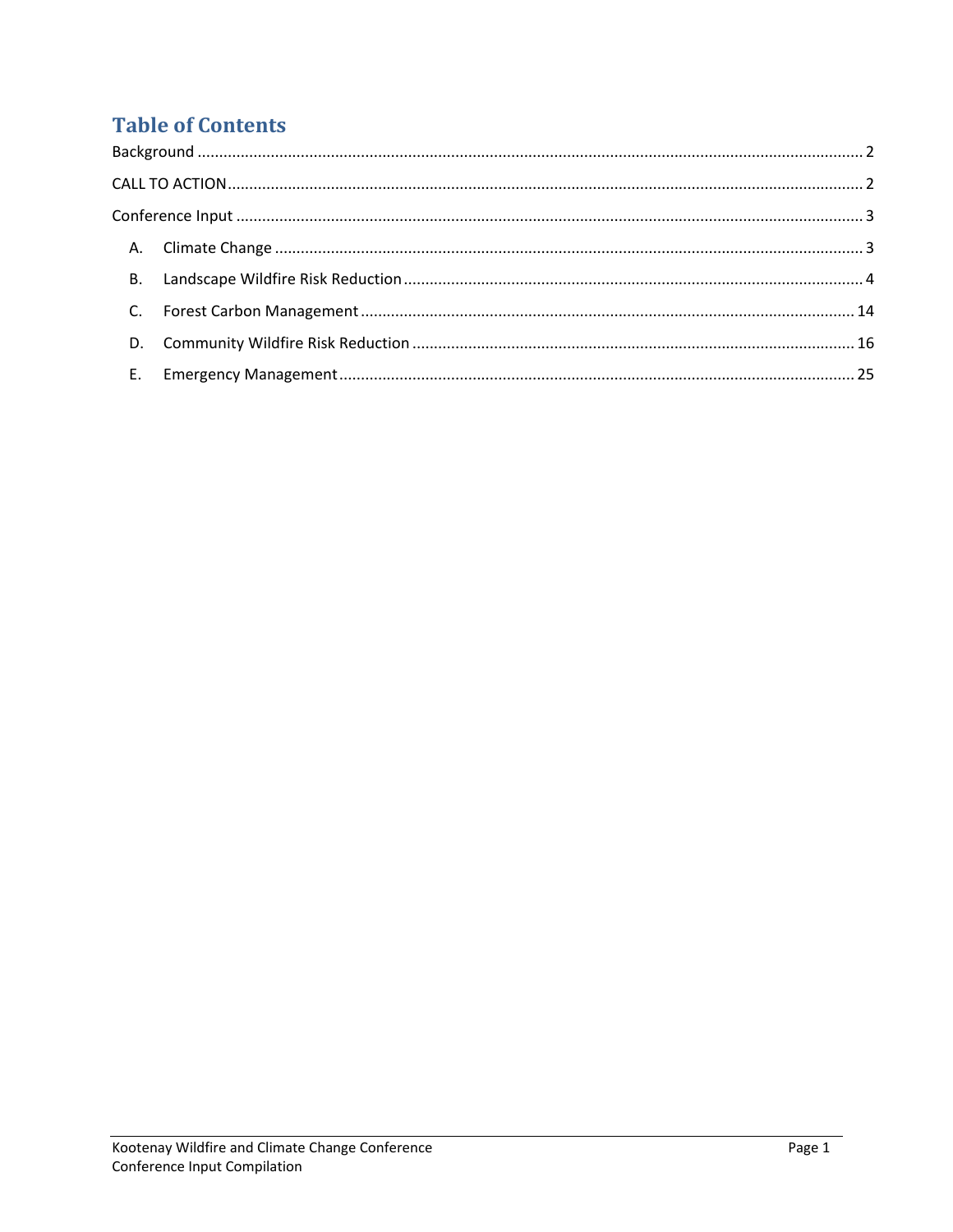# <span id="page-2-0"></span>**Background**

Our forests are changing and so too must we change. Adapting to new challenges posed by wildfires and the other effects of climate change requires a concerted effort by community members, governments and land managers.

The new [BC Flood and Wildfire Review](https://bcfloodfirereview.ca/wp-content/uploads/2018/05/BC-Flood-and-Wildfire-Review-Addressing-the-New-Normal-21st-Century-Disaster-Management-in-BC-Web.pdf) states we have entered an era of a "new normal" in climate conditions. This brings new challenges that require creative solutions to manage all resource values and public safety while addressing the environmental, social and economic aspects of natural disasters. Solutions that reduce wildfire risks while limiting carbon emissions and supporting carbon storage will be most beneficial in the long term.

On June 26-28, an unprecedented gathering of over 200 delegates in Nelson, B.C. shared information about these challenges and explored possible solutions. Throughout the conference delegates were invited to post challenges and solutions as they see it on wall charts. The facilitators recorded the same types of information from the presenters. Input was also provided during two workshops during the morning of the last day of the conference – one for forest managers and the other focused on community delegates. This document compiles the input from these three sources. There are many insights and excellent ideas in this compilation for consideration as actions progress.

The key messages from the conference input are the foundation for the conference CALL TO ACTION below. This is a mobilizing statement for the delegates and others involved in wildfire and climate change risk reduction.

The conference [website](https://www.kootenaywildfire.ca/) hosts the presentations, including videos of some presenters, information about the speakers, and the schedule.

# <span id="page-2-1"></span>**CALL TO ACTION**

This is a summary of key recommendations from over 200 delegates who participated in the "Wildfire and Climate Change Conference" June 26-28, 2018 in Nelson B.C.

#### *ACTION IS URGENT – It's not IF but WHEN wildfires will burn.*

- **Wildfire risk reduction is a community safety and ecosystem resilience issue**, not *just* a forest management issue.
- **Collaboration, relationship building and leadership at the community and landscape scales** are essential, across jurisdictions and interests.
- **Swift actions are needed to remove identified policy barriers:**
	- 1. Legal forest management objectives should be expanded to include wildfire risk reduction and community safety.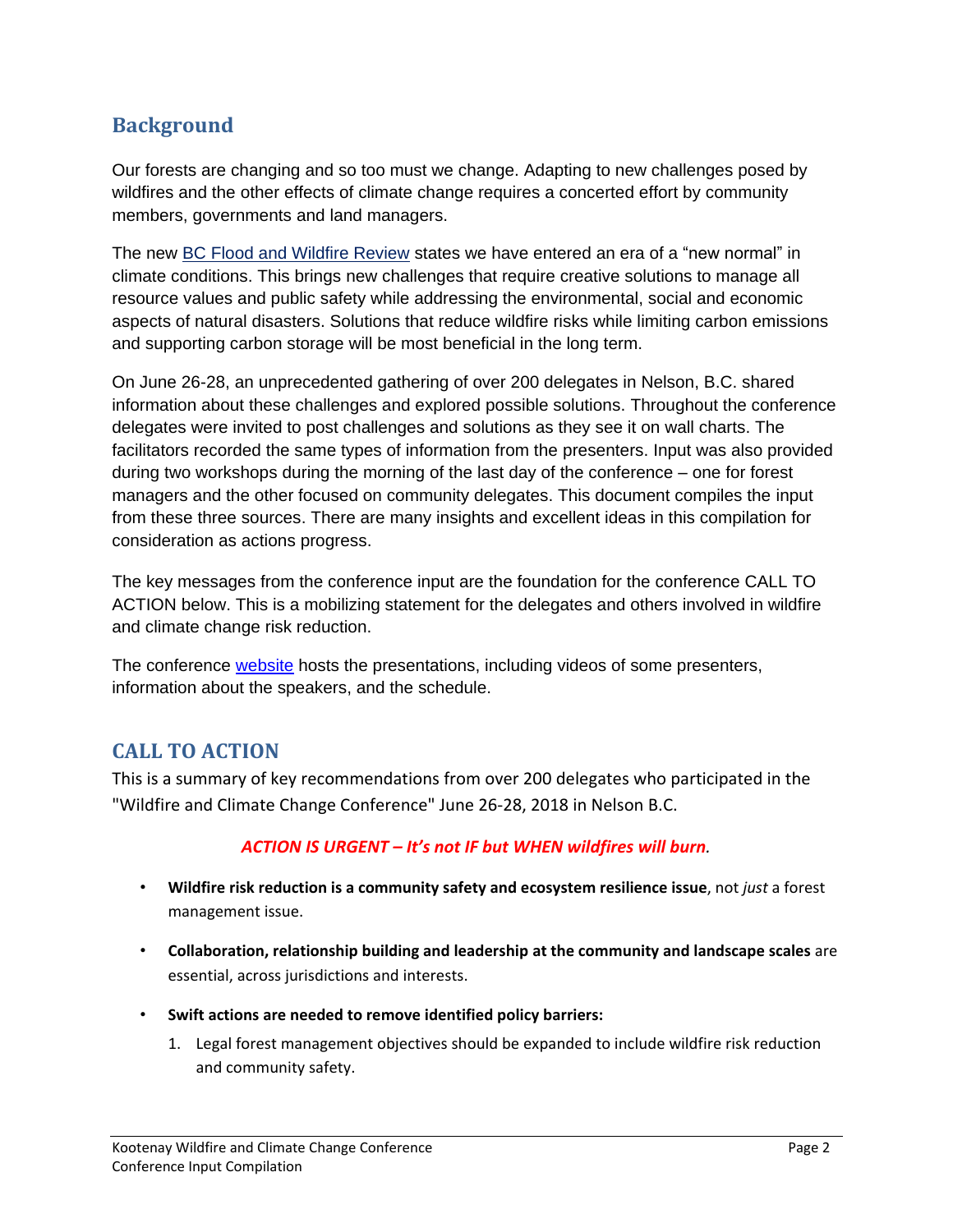- 2. Forest tenures adjacent to communities should be reformed to fully incorporate wildfire risk reduction priorities.
- 3. Reforestation stocking standards should be modified to align with the goal of wildfire risk reduction.
- 4. Liabilities and other issues associated with prescribed burning should be addressed to allow for expanded use of this practice.

#### **WHAT CAN WE ALL DO NOW?**

- **[Fire Smart](https://www2.gov.bc.ca/gov/content/safety/wildfire-status/prevention/for-your-home-community) our homes, our communities, our critical infrastructure and private lands** by implementing community wildfire risk reduction activities and building FireSmart community knowledge and capacity. Let's all become recognized FireSmart Communities!
- **Develop Landscape Level Operational Plans** to add mitigating the effects of climate change, reducing wildfire risks, ensuring ecosystem resilience and beneficially managing forest carbon while maintaining attention to other landscape values.
- **Prepare for natural disasters** with home and business emergency plans; critical infrastructure protection; right-sized community protection equipment and sprinkler units; and communitybased emergency and evacuation plans.

## <span id="page-3-0"></span>**Conference Input**

This section summarizes the input from the delegates on the wall charts, from the presenters and during the workshops. Five conference themes provide the framework for this summary: climate change, landscape wildfire risk reduction, forest carbon management, community wildfire risk reduction and emergency management.

This is a verbatim transcription– the input has been sorted into common themes only and is provided without further editing or compilation.

## <span id="page-3-1"></span>**A. Climate Change**

#### **Wall Chart Input**

| <b>Challenges</b>                                                     | <b>Solutions</b>                                                                                                                                                 |
|-----------------------------------------------------------------------|------------------------------------------------------------------------------------------------------------------------------------------------------------------|
| Summers are getting hotter and drier +4.9                             |                                                                                                                                                                  |
| degrees C in 2050 in Basin.                                           |                                                                                                                                                                  |
| Climate change will bring increase in insects and                     |                                                                                                                                                                  |
| disease.                                                              |                                                                                                                                                                  |
| Lack of good tools for incorporating climate<br>change into planning. | Can the consequences/outcomes of climate<br>change be leveraged in some way? i.e. how can<br>we us high precipitation periods to work for<br>periods of drought. |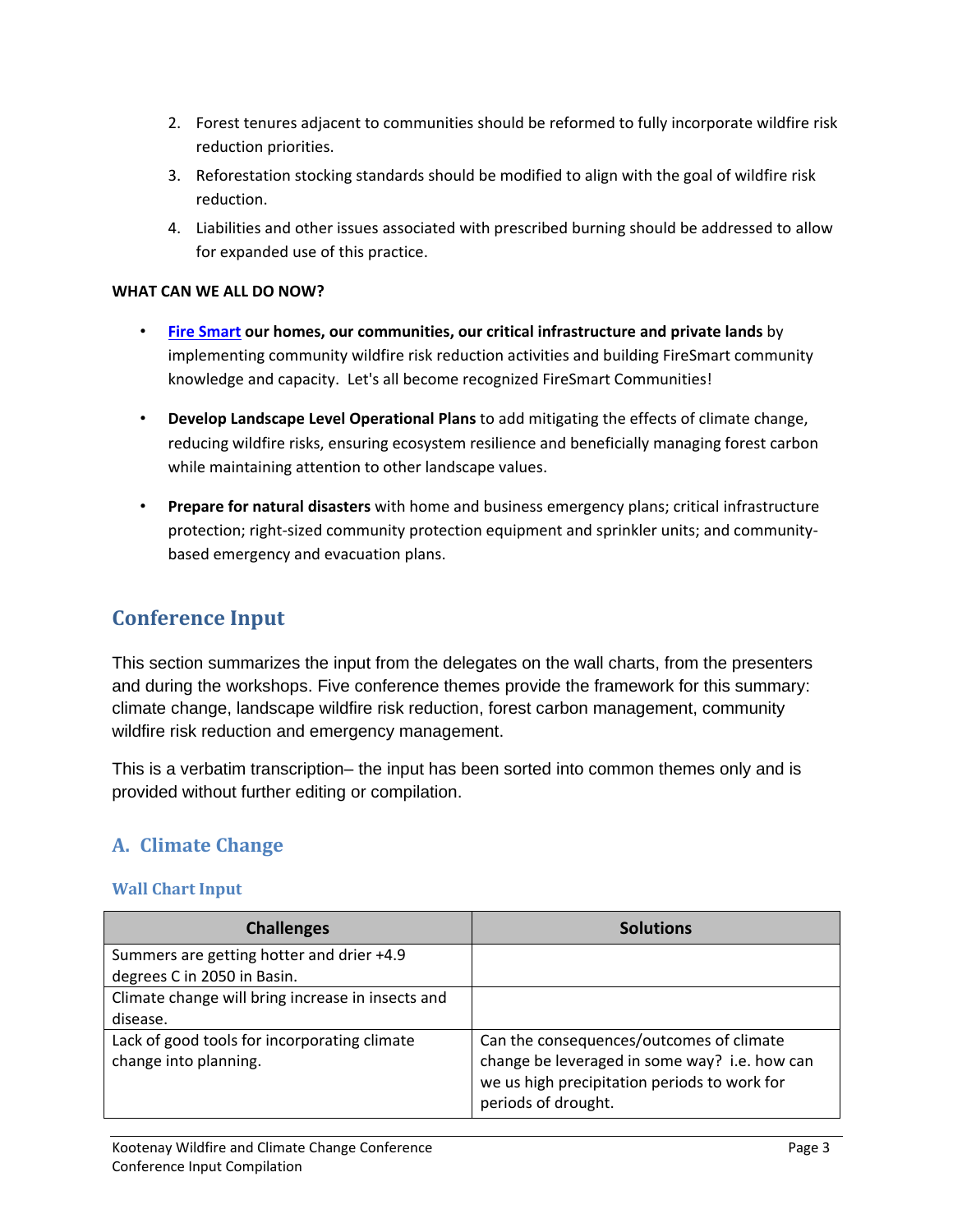|                                             | Build changing climate into all planning.          |
|---------------------------------------------|----------------------------------------------------|
|                                             | Put planners in touch with modelers and scientists |
|                                             | - Figure out what is needed.                       |
| Lack of input regarding impacts on wildlife |                                                    |
| habitat.                                    |                                                    |
| Decision-makers don't know what they don't  |                                                    |
| know.                                       |                                                    |
|                                             | Scale – Global/local challenges and local/global   |
|                                             | solutions.                                         |

# <span id="page-4-0"></span>**B. Landscape Wildfire Risk Reduction**

#### **Wall Chart Input**

*Note: Roughly ordered based on amount of input*

| <b>Challenges</b>                                                                                                                   | <b>Solutions</b>                                                                                                                                           |
|-------------------------------------------------------------------------------------------------------------------------------------|------------------------------------------------------------------------------------------------------------------------------------------------------------|
| 1. Landscape Values and Planning                                                                                                    |                                                                                                                                                            |
| How can water resource management be                                                                                                | Strategic landscape level approach for recovery.                                                                                                           |
| integrated into wildfire management?                                                                                                | Partnership for landscape planning.                                                                                                                        |
| How do we factor changing water regimes into                                                                                        | Collaborative planning across jurisdictions                                                                                                                |
| future wildfire scenarios?                                                                                                          | High priority to high hazard areas.                                                                                                                        |
| Impacts of fire breaks on small watersheds.<br>Water quality and quantity e.g. Ymir.                                                | Best practices for old growth and wildlife habitat<br>management.                                                                                          |
| In future low flow in streams in summer.                                                                                            | See forests as dynamic ecosystems not static.                                                                                                              |
| Lack of input on wildlife habitat impacts.                                                                                          | Not just fuel reduction we need ecosystem and<br>habitat resilience.                                                                                       |
| Access for wild fire protection = more roads<br>which conflicts with wild life management.                                          | Can't just rely on model and short time series -<br>create past, present, future data continuums.                                                          |
| How do we maintain biodiversity?                                                                                                    | Zones would identify goals and quantity objectives                                                                                                         |
| Maintaining all ecosystem values (e.g.<br>biodiversity, wildlife habitat, Species At Risk)<br>while managing fuel reduction.        | for zones (i.e. visual quality objectives) specifying<br>range of fuel loading for surface stocking and<br>crown bulk density to meet goal. Incorporate in |
| Cumulative impacts - change won't be fire<br>regimes alone.                                                                         | Timber Supply Review and establish legal<br>objective. Can then identify areas throughout<br>landscape with similar overlapping or exclusive               |
| How do we prioritize overlapping values? WUI,<br>Ungulate Winter Range, H2O, Old Growth<br>Management Areas, Wildlife Tree Patches? | land management objectives. This will result in<br>consistency in fuel treatment prescriptions which<br>is an issue.                                       |
| How to align:                                                                                                                       | Adaptation for low elevation forests similar to                                                                                                            |
| - ecosystem                                                                                                                         | Wildland Urban Interface.                                                                                                                                  |
| - climate change                                                                                                                    |                                                                                                                                                            |
| - community values?                                                                                                                 |                                                                                                                                                            |
|                                                                                                                                     |                                                                                                                                                            |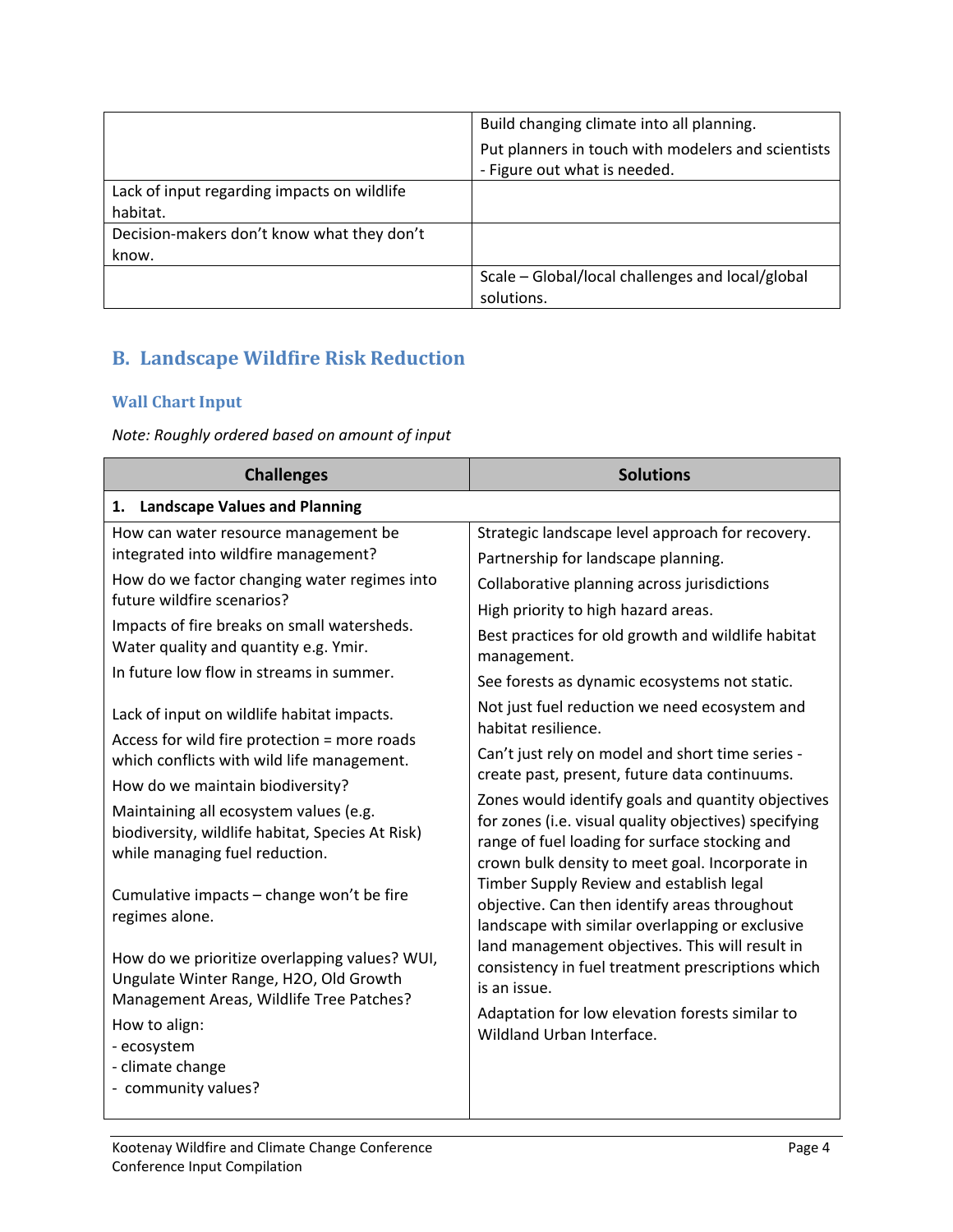| How to prioritize to maximize investment benefit<br>on land base?                                                                                 |                                                                                                                                                                                                                                                                                                     |
|---------------------------------------------------------------------------------------------------------------------------------------------------|-----------------------------------------------------------------------------------------------------------------------------------------------------------------------------------------------------------------------------------------------------------------------------------------------------|
| No good information on scope/amount of FN                                                                                                         | Blend indigenous people history in fire                                                                                                                                                                                                                                                             |
| prescribed and fire.                                                                                                                              | management.                                                                                                                                                                                                                                                                                         |
|                                                                                                                                                   | John Bailey talked about history. It was also<br>brought up regarding traditional knowledge and<br>inferred regarding vegetation and climate change.<br>More historical insight (paleoecology and<br>paleoclimatology) is needed to understand change<br>processes and the upcoming transformation. |
|                                                                                                                                                   | Blend indigenous people history in fire<br>management.                                                                                                                                                                                                                                              |
| 2. Wildfire Risk                                                                                                                                  |                                                                                                                                                                                                                                                                                                     |
| It's going to burn anyway.                                                                                                                        |                                                                                                                                                                                                                                                                                                     |
| California is +-\$ 50 billion cost for 2017 wildfires.                                                                                            |                                                                                                                                                                                                                                                                                                     |
| Lazy river jet stream extremes.                                                                                                                   |                                                                                                                                                                                                                                                                                                     |
| Earlier fire season start.                                                                                                                        |                                                                                                                                                                                                                                                                                                     |
| 1% increase temp equals 12% increase in<br>lightening.                                                                                            |                                                                                                                                                                                                                                                                                                     |
| Fewer days when aircraft can fly due to smoke =<br>increased fire intensity size.                                                                 |                                                                                                                                                                                                                                                                                                     |
| Ecosystems are changing over time. Low<br>elevation = hot and dry.                                                                                |                                                                                                                                                                                                                                                                                                     |
| Fuel hazard never existed before in terms of<br>amount + connectivity.                                                                            |                                                                                                                                                                                                                                                                                                     |
| Area with stacked fuels more connected now.                                                                                                       |                                                                                                                                                                                                                                                                                                     |
| Wildfire (area burn) will increase to 1930 levels by<br>2050. Fire area burned will double by 2100. 75-<br>120%+ increase in area burned by 2100. |                                                                                                                                                                                                                                                                                                     |
| Landscape fire frequency will increase 5 fold.                                                                                                    |                                                                                                                                                                                                                                                                                                     |
| Anomalies - ignore role of fire elevated hazard,<br>elevated risk.                                                                                |                                                                                                                                                                                                                                                                                                     |
| <b>Wildfire Management</b><br>з.                                                                                                                  |                                                                                                                                                                                                                                                                                                     |
| Topography in basin makes fire prediction very                                                                                                    | Stop suppressing so much fire $-$ kick the can.                                                                                                                                                                                                                                                     |
| hard.                                                                                                                                             | "Appropriate response" wildlife management.                                                                                                                                                                                                                                                         |
| Canadian fuel classification is outdated.                                                                                                         | Use science and innovations to improve decisions.                                                                                                                                                                                                                                                   |
| Suppression increases biomass reservoir.                                                                                                          | Better prevention of fire - Artificial intelligence,-                                                                                                                                                                                                                                               |
| Fires getting hotter > intensity > 10,000 kw/m.                                                                                                   | early warning.                                                                                                                                                                                                                                                                                      |
|                                                                                                                                                   | Improved early warning system.                                                                                                                                                                                                                                                                      |
|                                                                                                                                                   | Anticipate high intensity fires earlier.                                                                                                                                                                                                                                                            |
|                                                                                                                                                   | Predictive Service Unit.                                                                                                                                                                                                                                                                            |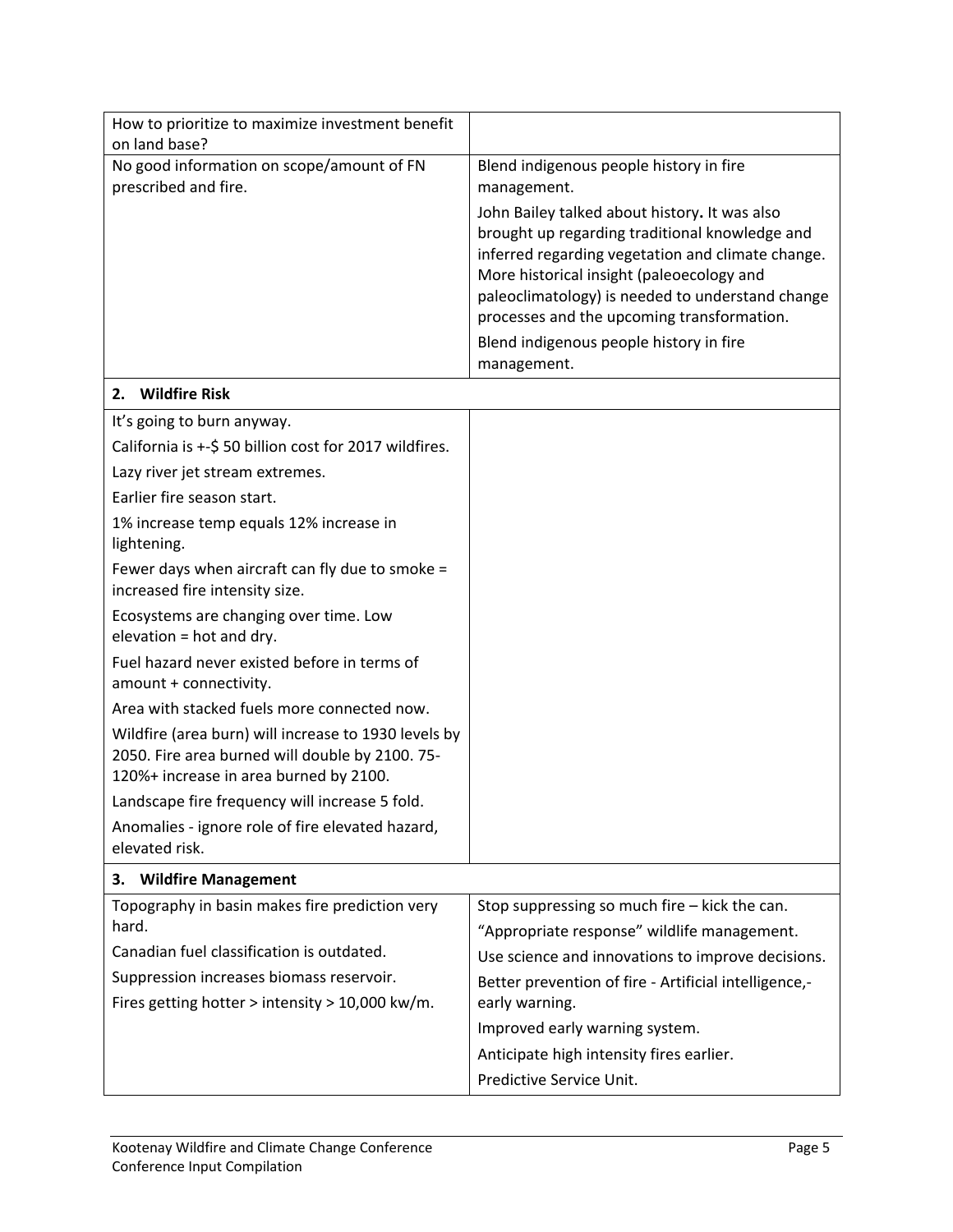|                 | Improved fire occurrence prediction system.      |
|-----------------|--------------------------------------------------|
|                 | ID fire behavior paths with fire behavior        |
|                 | modelling.                                       |
|                 | Design RPODS (Response Operations Delineations)  |
|                 | Update Canadian Forest Fire Danger System:       |
|                 | - \$ to Canadian Forestry Service                |
|                 | - Solar radiation included                       |
|                 | - No fuel types now - need to improve.           |
|                 | Inventory of understory fuels needed:            |
|                 | - LIDAR?                                         |
|                 | - Selkirk BioGeo?                                |
|                 | Manage human-caused fires.                       |
|                 | Mandatory registration of all harvesters with BC |
|                 | Wildfire Service.                                |
|                 | Preplan fire preparedness                        |
|                 | - Roads                                          |
|                 | - Fuel breaks                                    |
|                 | - Fire guards                                    |
| Eugl Managamant |                                                  |

| 4. Fuel Management                                                                        |                                                                                                                                 |
|-------------------------------------------------------------------------------------------|---------------------------------------------------------------------------------------------------------------------------------|
| Best Fuel Management Treatment?                                                           | Evaluate the effectiveness of the different fuels                                                                               |
|                                                                                           | management treatments. Decision support.                                                                                        |
| Lack of productivity with conventional harvest                                            | Explore European Cut-To-Length systems                                                                                          |
| systems for thinning operations.                                                          | -Incentives to cover incremental costs.                                                                                         |
| Does fuel management make our forest drier and<br>windier?                                |                                                                                                                                 |
| Clarify please that logging without fuel mitigation<br>does reduce the risk of wild fire? |                                                                                                                                 |
| Timber licensees, forest extraction and forest<br>practices leave high risk areas.        |                                                                                                                                 |
| Fuel management reduce temp <2000 kw.<br>Reduce intensity.                                |                                                                                                                                 |
| 30-60% fuel treatments - location is key.                                                 |                                                                                                                                 |
|                                                                                           | Incorporate climate change and fuel treatment                                                                                   |
|                                                                                           | prescriptions.                                                                                                                  |
|                                                                                           | Healthy young forests can be fuel breaks.                                                                                       |
|                                                                                           | Recreation opportunities with fuel breaks being<br>trails. User fees = $$$ for maintenance.                                     |
|                                                                                           | Fuel management with harvesting, grazing, carbon<br>management.                                                                 |
|                                                                                           | Implement strategies for maintaining biodiversity<br>and habitat features during planning<br>implementation of fuel treatments. |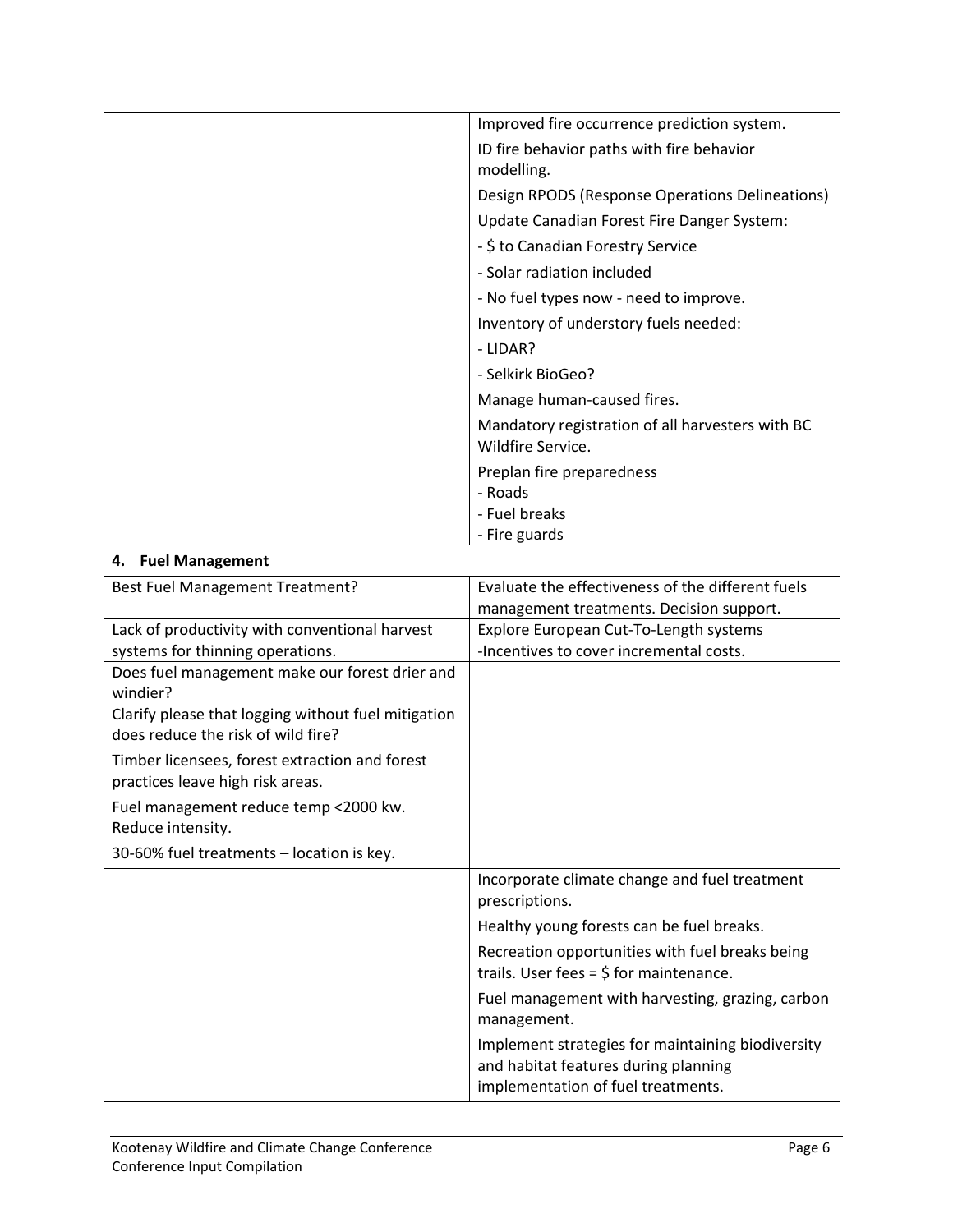|                                               | Fuel treatment is good Return On Investment/\$<br>investment.                                                                                                                                                                                                                                      |
|-----------------------------------------------|----------------------------------------------------------------------------------------------------------------------------------------------------------------------------------------------------------------------------------------------------------------------------------------------------|
|                                               | To reach a balance between high density and low<br>density stocking standards. Determine the<br>"threshold" where the younger stands stop being<br>as fire resistant and thin/partial cut. Therefore<br>initial densities planted can be higher to address<br>forest health and natural mortality. |
| <b>Complex Systems</b><br>5.                  |                                                                                                                                                                                                                                                                                                    |
| Complicated system.                           | Involve First Nations from start.                                                                                                                                                                                                                                                                  |
| If government changes, the rules we operate   | Include FN woodland tenures in the mix.                                                                                                                                                                                                                                                            |
| under also change.                            | Ecosystem Restoration needs resources in order to<br>work - Government must coordination to succeed.                                                                                                                                                                                               |
|                                               | Build good relationships with w/municipalities.                                                                                                                                                                                                                                                    |
|                                               | Streamline processes for effective prevention.                                                                                                                                                                                                                                                     |
|                                               | Implementation i.e. tenures, permits, funding.                                                                                                                                                                                                                                                     |
|                                               | Adaptive management.                                                                                                                                                                                                                                                                               |
|                                               | Legislation needs adjustment for big fire seasons<br>and climate change.                                                                                                                                                                                                                           |
|                                               | Add forest health objective to Forest and Range<br>Practices Act.                                                                                                                                                                                                                                  |
|                                               | Forest and Range Practices Act objective for fire.                                                                                                                                                                                                                                                 |
| <b>Information/Training</b><br>6.             |                                                                                                                                                                                                                                                                                                    |
| Retiring workforce "brain drain" of important | Post conference Kootenay wildlife task force.                                                                                                                                                                                                                                                      |
| knowledge/experience.                         | More education.                                                                                                                                                                                                                                                                                    |
|                                               | Best practice informed by science vs community<br>(education focus!).                                                                                                                                                                                                                              |
|                                               | Learn from other experts plus jurisdictions.                                                                                                                                                                                                                                                       |
|                                               | Create a network for people to discuss fuel<br>management treatments and operational<br>learnings.                                                                                                                                                                                                 |
|                                               | Community of practice.                                                                                                                                                                                                                                                                             |
|                                               | Relearn silvics.                                                                                                                                                                                                                                                                                   |
|                                               | Yield modelling in multi-layer partial cut practice.                                                                                                                                                                                                                                               |
|                                               | Protecting and learning from historical silviculture<br>trials.                                                                                                                                                                                                                                    |
|                                               | Have all interested parties, coordinate/ cooperate<br>to identify (and prioritize) research needs and data<br>gaps (all topics).                                                                                                                                                                   |
|                                               | Request for annual wildfire conference from a<br>landscape architect student.                                                                                                                                                                                                                      |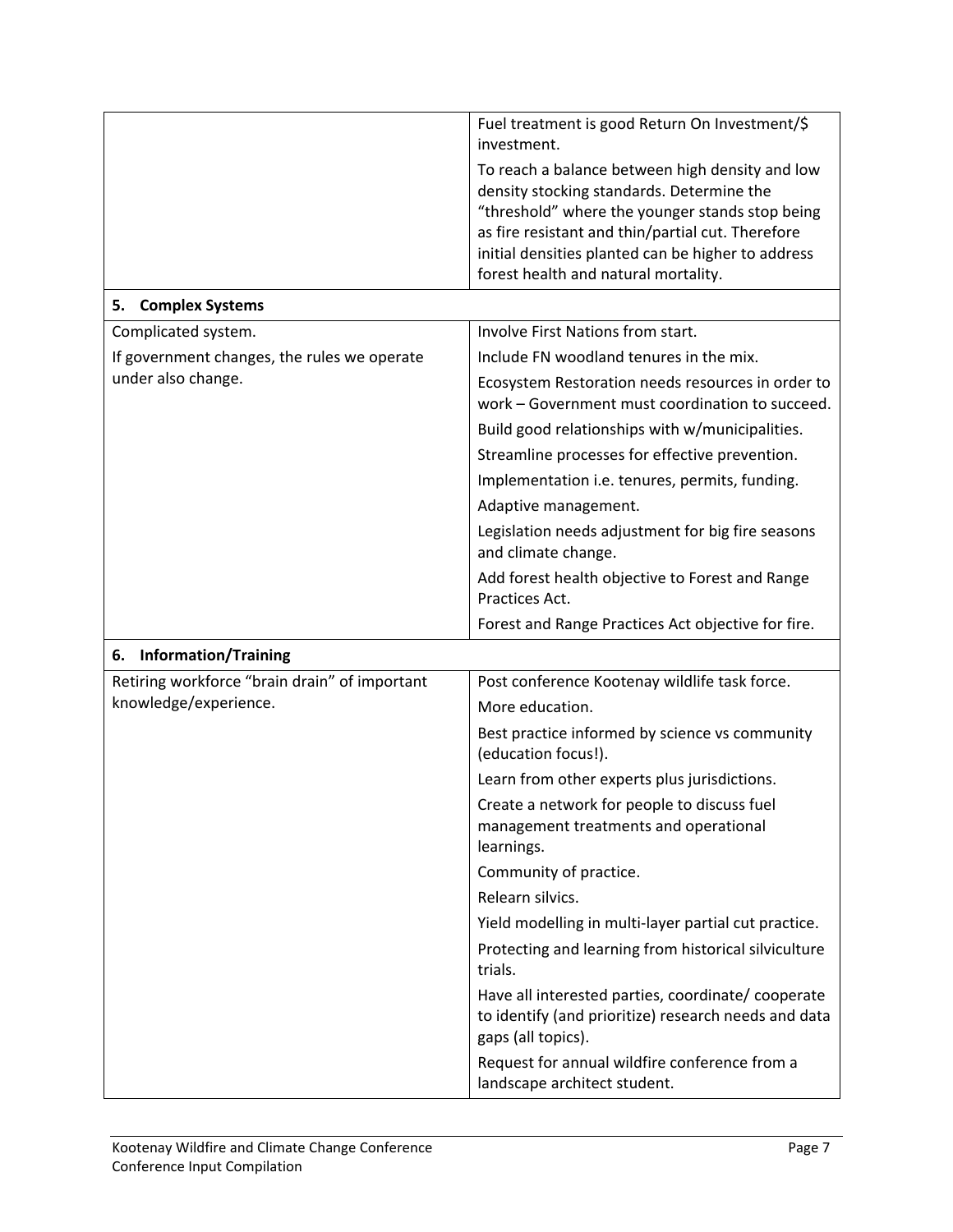| 7. Prescribed Burning                                                                                                                                                                                                                                                                                                                                                                                                                                                                                                                     |                                                                                                                                                                                                                                                                                                                                                                                                                                                                                                                                                                                                |  |  |
|-------------------------------------------------------------------------------------------------------------------------------------------------------------------------------------------------------------------------------------------------------------------------------------------------------------------------------------------------------------------------------------------------------------------------------------------------------------------------------------------------------------------------------------------|------------------------------------------------------------------------------------------------------------------------------------------------------------------------------------------------------------------------------------------------------------------------------------------------------------------------------------------------------------------------------------------------------------------------------------------------------------------------------------------------------------------------------------------------------------------------------------------------|--|--|
| Not enough BCWS staff available for prescribed<br>burns (often crews are on flood response during<br>burn window).<br>What actions are required to introduce<br>prescribed fire onto private conservation lands?<br>Regulatory framework making prescribed burning<br>very complicated:<br>- Liability of non BCWS staff wants to burn<br>- Restrictive venting indexes - exemptions<br>needed<br>- Non BWFS burn bosses needed.<br>How do we achieve acceptable fuel reduction<br>with today's smoke management rules (i.e.<br>venting)? | Broadcast burning satisfies hazard reduction,<br>landscape fuel breaks and carbon storage.<br>Prescribed fire is most effective treatment.<br>Broadcast burning is the only attainable form of<br>large scale prescribed fire.<br>Prescribed burn program with:<br>- \$<br>- Local teams<br>Field teams being consistently available for our<br>prescribed burning.<br>Public buy-in for prescribed burns and more<br>tolerance for smoke associated with it.                                                                                                                                  |  |  |
| <b>Utilization</b><br>8.                                                                                                                                                                                                                                                                                                                                                                                                                                                                                                                  |                                                                                                                                                                                                                                                                                                                                                                                                                                                                                                                                                                                                |  |  |
| No stable funding sources or certain timber<br>income to fund capital investment.<br>Fuel reduction -over story removal before<br>planting e.g. dead pine.<br>Pulp price drives utilization.<br>Bureaucratic barriers.<br>No market.<br>No mills.<br>No trucks.                                                                                                                                                                                                                                                                           | Create fiber utilization zoning at economically<br>feasible distance and encourage business to<br>business between primary harvesters and<br>secondary users.<br>Delay waste and residue surveys until after<br>secondary utilization done.<br>BCTS fiber pilot = increased utilization.<br>Opportunities for fiber reclamation projects from<br>thinning - energy/carbon -resource material.                                                                                                                                                                                                  |  |  |
| <b>Silviculture Standards</b><br>9.                                                                                                                                                                                                                                                                                                                                                                                                                                                                                                       |                                                                                                                                                                                                                                                                                                                                                                                                                                                                                                                                                                                                |  |  |
| Stocking standards - there is a lack of full scientific<br>knowledge of stocking standards (existing)stand<br>dynamics, and how things are playing out over<br>time e.g. mortality rates.<br>Need to redefine "free to grow" in light of climate<br>changes in the broad sense (not just silvics).                                                                                                                                                                                                                                        | Need to resurrect silviculture stand dynamics<br>1.<br>course.<br><b>Circulate Stand Development Monitoring</b><br>2.<br>(FREP) info inventory young stands monitoring<br>info.<br>Show powerpoints of these findings e.g. what<br>3.<br>do stands using existing standards look like?<br>Mini-workshop? The Interior Cedar-Hemlock is<br>4.<br>not the Interior Douglas Fir.<br>Consult Wildfire Management Branch.<br>5.<br>Adjusted stocking standards - reduced numbers<br>and deciduous.<br>Climate change may be happening faster than<br>trees adapt. Consider land use "Conversion" on |  |  |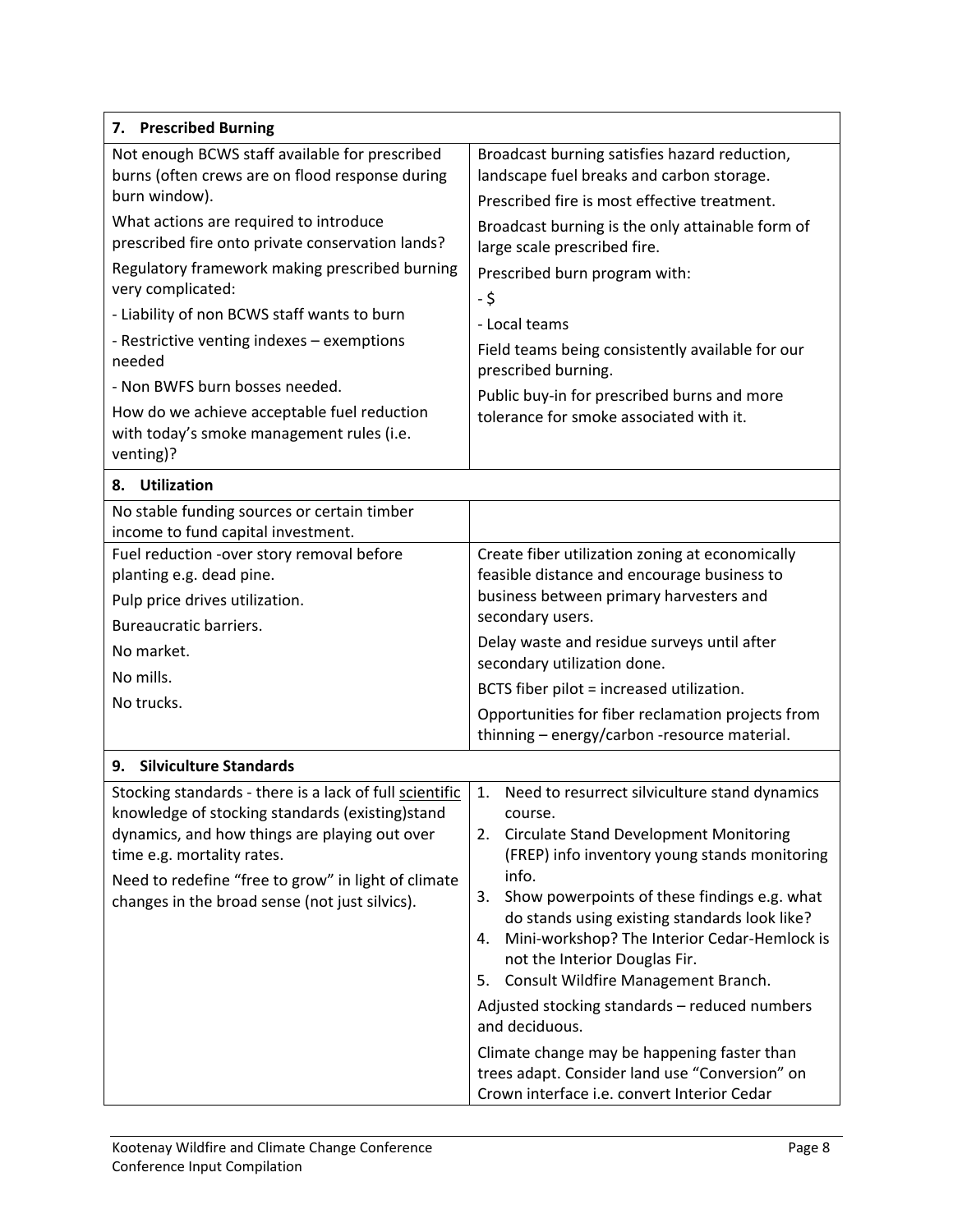|                                                   | Hemlock to Ponderosa Pine/Bunchgrass minimal<br>regeneration. |  |
|---------------------------------------------------|---------------------------------------------------------------|--|
| 10. Post Fire                                     |                                                               |  |
| Timber pricing doesn't reflect burned wood value. | Need to have government policy to urgently do                 |  |
| Volume based tenure not well adapted to post      | post fire recovery of forest.                                 |  |
| wildlife                                          | Post fire recovery plans urgently needed.                     |  |
| - Salvage/FTG                                     | Anticipate fir beetle outbreak after burns.                   |  |
| - Stumpage                                        |                                                               |  |
| - Replanting                                      |                                                               |  |
| 11. Public Confidence                             |                                                               |  |
| Lack of public confidence in licensees or even    | Communication structure within neighbourhoods                 |  |
| MOFLNRORD for that matter reduces our ability     | and communities.                                              |  |
| to take meaningful action on a large scale.       | Forest managers changing language used to help                |  |
|                                                   | change attitudes towards climate change and                   |  |
|                                                   | community values and less polarizing.                         |  |

#### **Forest Managers Workshop Input**

#### *Landscape Scale Wildfire Risk Reduction Station*

#### **Knowledge gaps**

- Past/present/future date knowledge continuum including traditional ecological knowledge and utilization
- Fire modelling
- Fire research including:
	- Fire regimes with BC species,
	- Ecosystem transformation with climate change
	- Fire modelling with climate change
- Increase understanding of ember transport
- Increase research (at multi-scales) of:
	- BC specific fuel types
	- Post treatment fuel types
- Need private land fuel inventory

#### **Challenges**

- Unified strategy/approach with milestones and SMART objectives
	- Prioritization of risk
	- Provincial, regional and local
	- Value identified/resilient = treatment
		- o Lack of understanding effects of fire on H20
		- o Severity of hydrophobic impacts
	- Determining appropriate risk reduction response
- Common understanding
	- Science of effectiveness of fuel management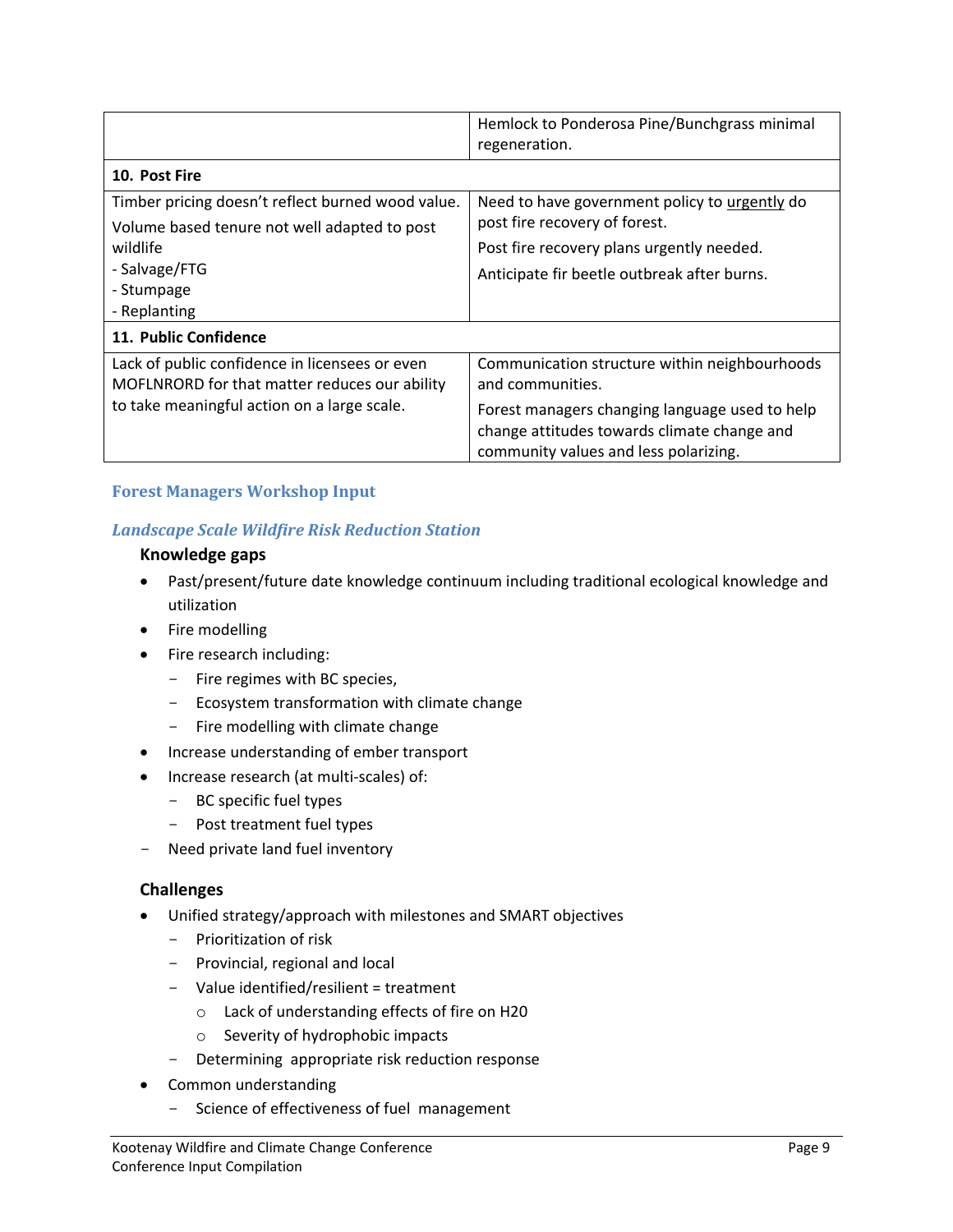- Temporal effectiveness with climate change
- Need a coordinated approach
	- Funding efficient
- Capacity
	- for planning (especially) and prescriptions
- Implementation knowledge, experience, infrastructure (e.g. cogen)

#### Also: RISK MANAGEMENT

- \* Institutional
- \* Risk intolerance to the solution
	- Means accepting fire risk
	- Current tenure system: TSA's mean no ability to direct; impediment to efficient/effective solution; FIRE DOESN'T DRIVE PLANNING

#### **Solutions**

- Plans/strategies
- Multi-scale for response funding and policy
	- Include multi agency stakeholders, including First Nations, land managers, forest sector
	- Provincial
	- Regional District as the Local authority
- Change the way we manage for deciduous in the WUI; leave veterans in stand
- Exploit the synergies with ecological resilience and wildfire risk reduction
- Maximize Reginal District network wildfire risk reduction shut, leave or widen
- Fill private land fire threat knowledge gaps
	- Incentive private landowners for assessments
	- Conservation convent (large plots)??
- Educate forest sector, public about forest types: historical vs present due to fire suppression
- Reduce human caused fires
- Engage traditional ecological knowledge

#### **3 KEY ACTIONS:**

- 1. Education about risks and solutions
- 2. Collaborative landscape scale planning
- 3. Wildfire research for BC forest types

#### *Ecosystem Resilience Station*

#### **Knowledge gaps**

- Infrequent fire regimes HRV vs FRV
- Patch size of fire vs harvesting at landscape patch size and stand
- Is harvesting setting up HRV FRV appropriately?
- Are patch sizes the right size and place?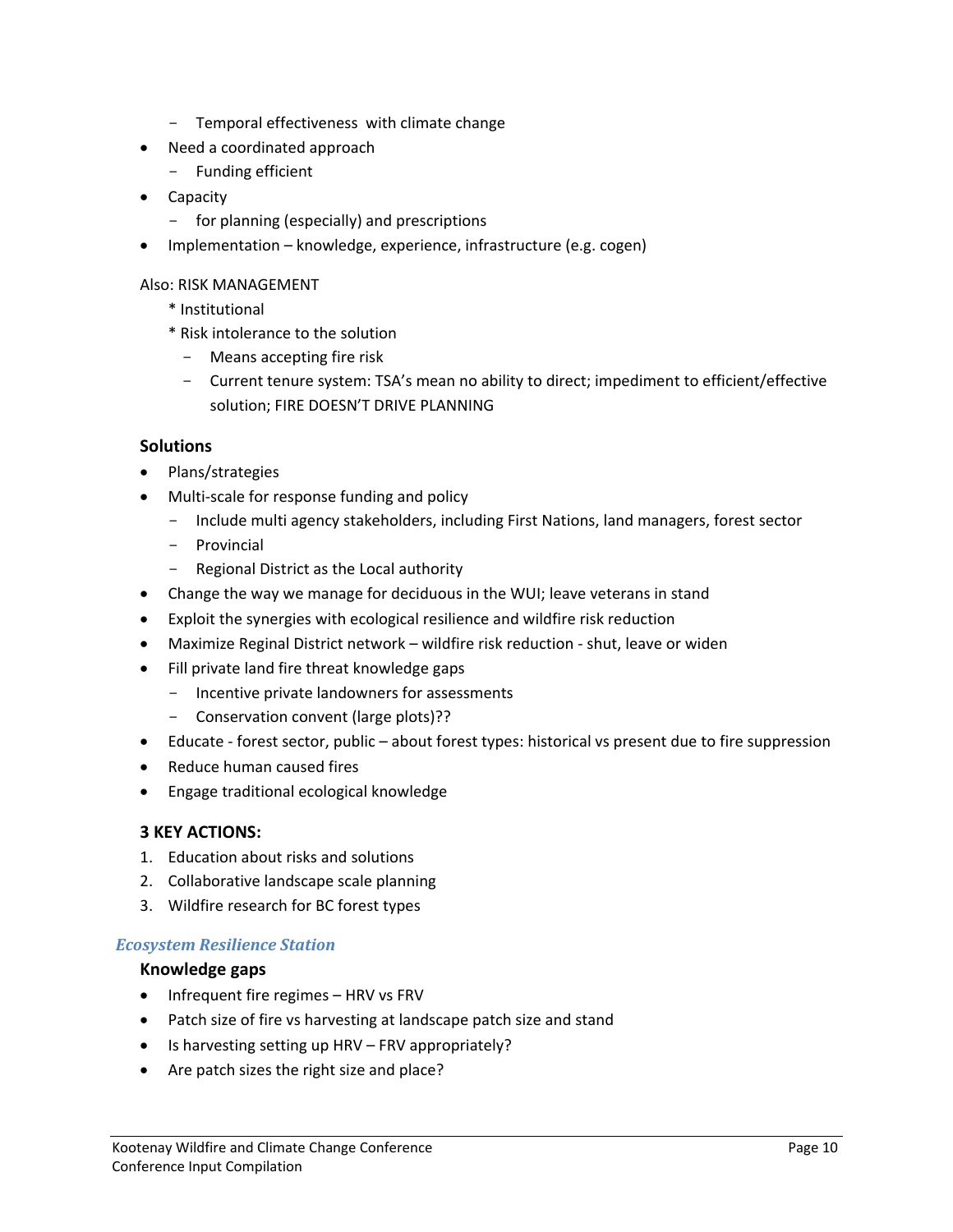- What is the "real normal" and challenge to communicate to community HRV and natural desired condition
- Define resiliency
- How will ecosystems respond to CC regardless of fire and CC
- First Nations role
- How do we measure resiliency to know we are successful
- Are we mimicking natural disturbance/ecological processes w/current harvesting practices?
- Why do we stop applying prescribed fire?
- Is broadcast burning ecologically resilient?
- Where will we have viable forests in the future?
- Forest inventory done continuously
- Understand future potential new stable states (shrub dominated)
- Natural variability of lifeform patchwork going into the future

#### **Challenges**

- How do methods differ for very dry, dry, moist, and wet forest types, at stand (site series) and landscape (subzone/variant) scales?
- Spacing too even in fire-maintained Need more patchy/resilient stand patterns (fire maintained/frequent stand replacing)
- How to communicate "real normal" to communities?
- Economics of managing a very large area w/a small population and tax base can't do it all
- Measuring resiliency
- Areas outside of THLB that aren't going to be harvested very often
- How rapid are changes
- Current species won't grow now but will be suited later
- TIME
- How does wildlife movement over time relate to resilience? E.g. ecosystems move/mobility of spp.
- Risk intolerance for fire in parks …Especially from forest industry
- We manage our land base for timber and economic opportunity not resilience
- Poor inventory poor fuel, structure data
- Poor maintenance of planning information
- Continuity of knowledge and data through generations of managers
- Forest "culture" of wanting trees where maybe shouldn't
- Integration of forest health

#### **Solutions**

- Apply what we know to the land base
	- More engagement with First Nations
	- Planning at bigger scales
- Understanding ecological capability
	- Species and provenances that are adapted to CC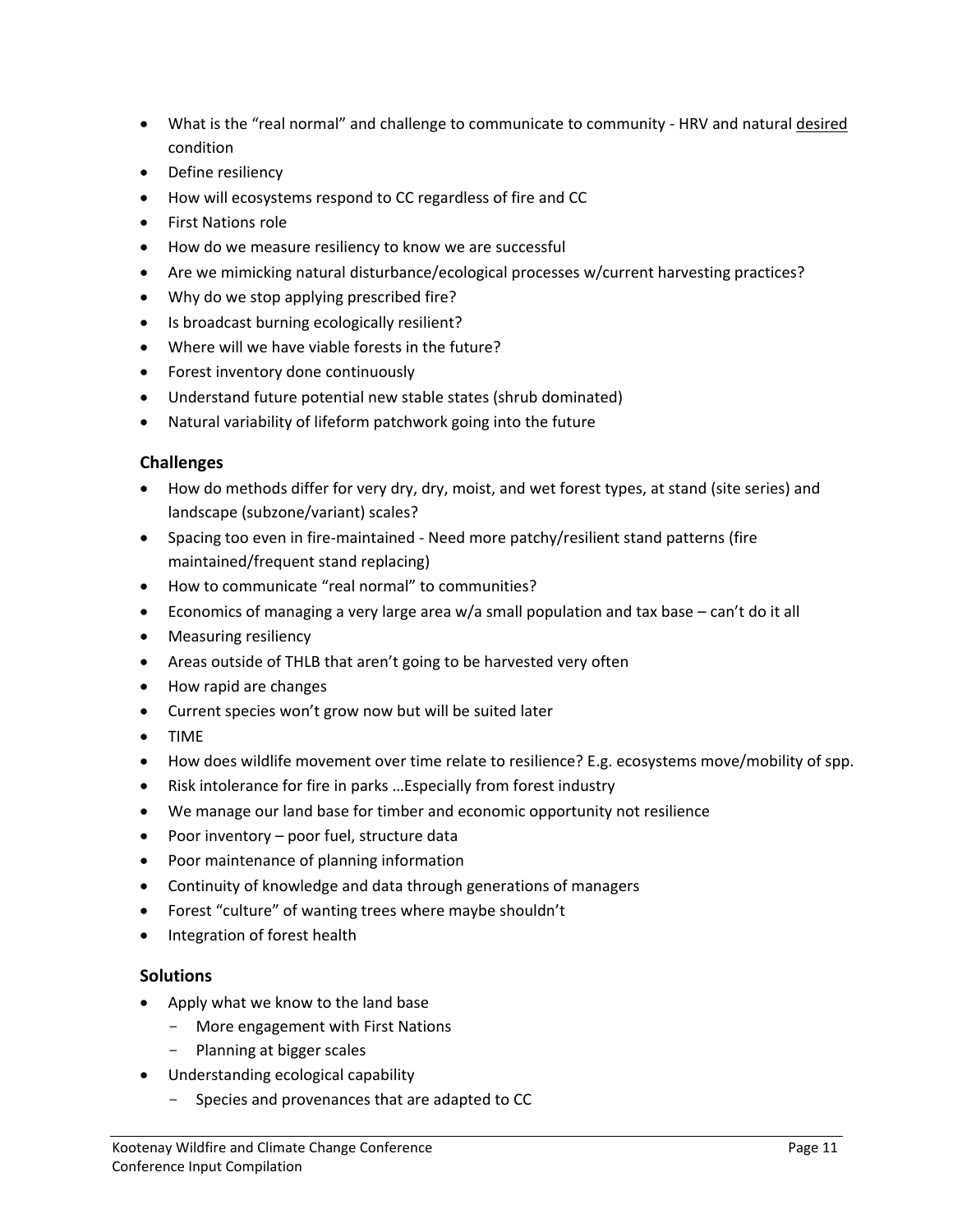- Recognize alternate stable ecosystem states even where it has AAC impacts
	- Accept change
	- ID priorities and look for compatibility and conflicting
	- Not same thing everywhere
- Least regrets solutions consider solutions for all possible futures
- Integrated responses with Parks, BCWS, FLNR, industry
- Use economics of salvage/planning/timber development to create opportunities at landscape scales
- Re-introduction of fire where ecologically appropriate
- Productive plans and partnerships before fires
- Research and extension of research
- Collaboration w/ US research (we aren't at square 1)
- Protect high value habitats (e.g. OGMAS) and make more where limited -Be ecosystem specific
- **•** Encourage biodiversity

#### **3 KEY ACTIONS**

- 1. Collaborative, integrated planning at larger scales
- 2. Research and extension of results
- 3. Protect high value habitats

#### *Prescribed Fire Station*

#### **Knowledge gaps**

- Education about the prescribed burning system selling the use of prescribed burning
- Cooperation of all agencies more strategy
- Need for more fire on the ecosystem
- Re-burn interval
- Training for ignition specialists
- RPF needs training on use of broadcast burning
- How to incorporate wildlife and habitat values into burning
- Training to establish burn bosses
- Where do we find qualified personnel

#### **Challenges**

- Currently fuel types are not sufficient for BC
- Broadcast burn seasonal window variable every year
- Barrier to re-burning inclusion in prescription
- Mop up for 3 days requirement?
- Smoke management
- Social license of broadcast burn
- Communications on new prescribed burn initiatives not great
- Internal and external capacity
- Licensee capacity/knowledge in design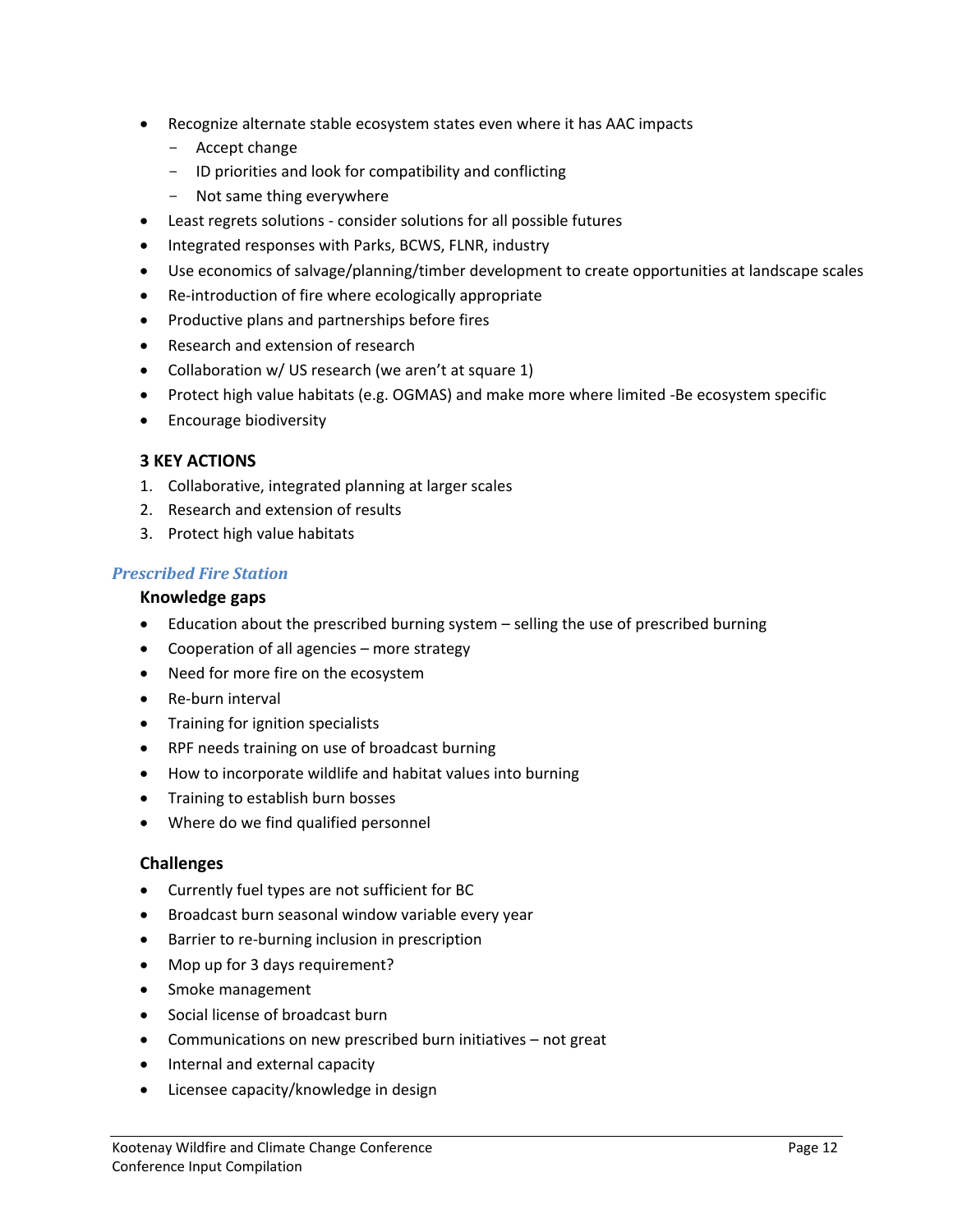- Need confidence in government that Best Management Practices and professionals have considered all potential risk to people (community)
- Certified burn bosses/Certification process/ Losing certified burn boss staff due to retirement and turn over. Lag time to certify
- Overlap of flood and fire season and impact on crew availability
- Flood is interfering with broadcast burn window in spring
- Liability can only be fully covered by BCWS
- Layout with considering prescribed burning logistics
- Impacts on aquatic ecosystems (short, med and long-term)/Impacts on water sources quality, quantity esp. small user groups
- How forest licensees pay for prescribed burn
- Cost 72 hr rule to have fire out. Unnecessary ups cost
- Remove access post-burn
- Burning w/o fuel treatment need more of this
- BCWS ability to work on private and conservative lands
- Invasive plants/Invasive plants post burn
- Certification requirements (EMS)
- Monitoring who will do it; what standards; where will data go?

#### **Solutions**

- Public buy in
- Demonstration of broadcast burning successes
- Prescribed fire is more beneficial than wildfire in watershed
- Prescribed burn is usually low intensity fire
- Prescribed fire cheaper than some site prep
- First Nations traditional burning insights
- Provide more certification training opportunities
- Non-Canadian fire experts
- Involve burn boss during the harvest planning phase
- Burn planning with pre-harvest prescription
- Best management practices from examples that already have happened
- New Standard Operating Procedures for FLNRORD coming soon
- Integrate Emergency Response practitioners with fuel treatments
- Have to take the risk to broadcast burn
- Need intensive treatment of invasives pre-burning
- GIS layer for treatment history in BCGW
- Can we get to modified response on previous sites instead of reburn

#### **3 KEY ACTIONS**

- 1. Increase government and licensee capacity for planning and as burn bosses
- 2. Communicate with public to get social license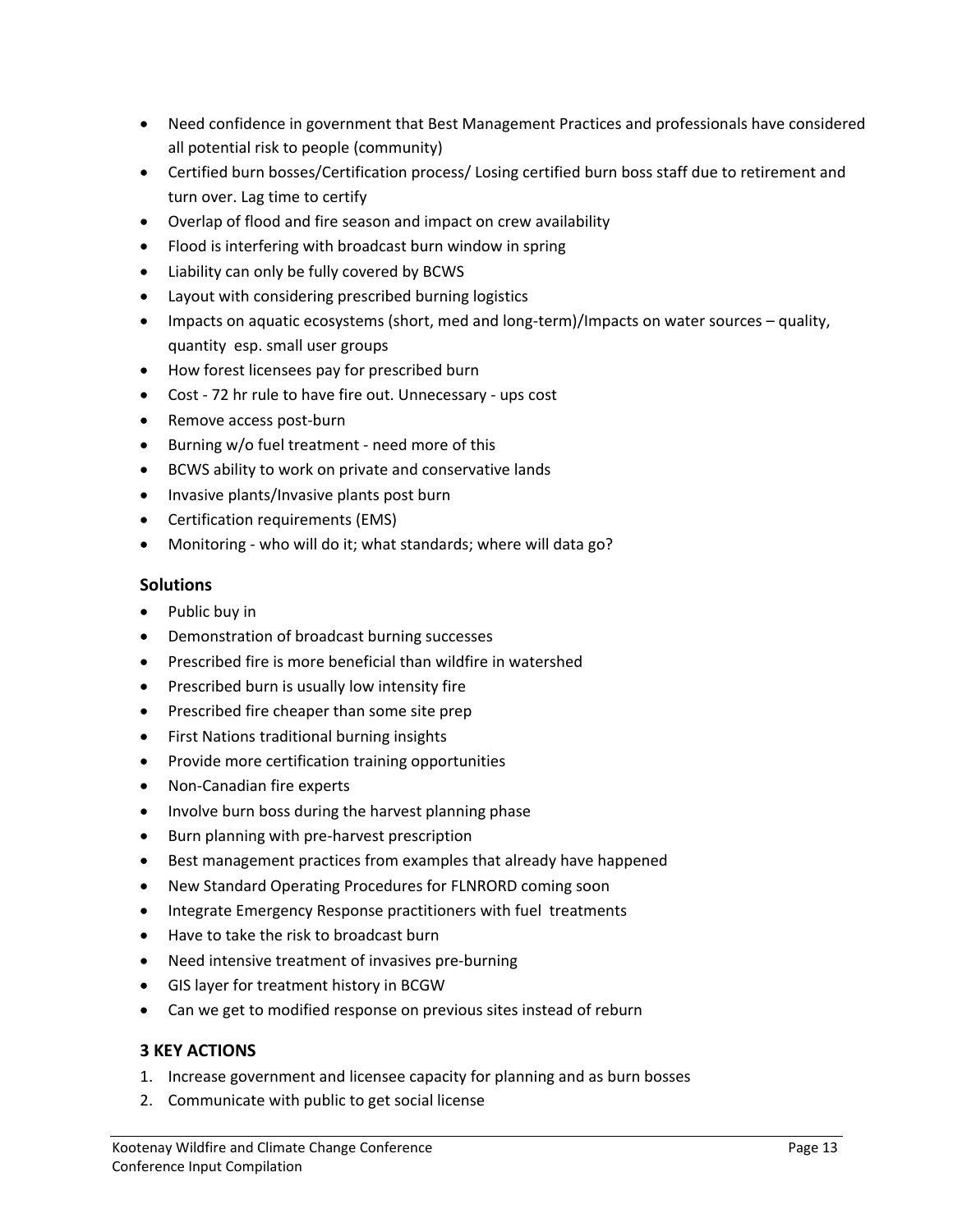3. Do it!

# <span id="page-14-0"></span>**C. Forest Carbon Management**

## **Wall Chart Input**

| <b>Challenges</b>                          | <b>Solutions</b>                                                                        |
|--------------------------------------------|-----------------------------------------------------------------------------------------|
| Not #1 on radar - wildfire is first.       |                                                                                         |
| Meet BC carbon emissions reduction target. |                                                                                         |
| Challenge of short term focus.             |                                                                                         |
| Why is burning biofuel considered carbon   |                                                                                         |
| neutral?                                   |                                                                                         |
| Seems to be site specific.                 |                                                                                         |
|                                            | Fund research for conclusive data on long term                                          |
|                                            | forest management carbon sink benefit in<br>northern BC - include in carbon incentives. |
|                                            | Incent carbon to licensees on Crown                                                     |
|                                            | land/Incentives for licensees to do carbon                                              |
|                                            | management.                                                                             |
|                                            | Eligible treatments?                                                                    |
|                                            | - With climate change can we start planting x-                                          |
|                                            | tundra types?                                                                           |
|                                            | - Increase planting density.                                                            |
|                                            | - Rehabilitation.                                                                       |
|                                            | - To rehab dysfunctional/stagnant standsis                                              |
|                                            | logging to establish a vigorous stand carbon                                            |
|                                            | neutral?                                                                                |
|                                            | - Thinning repressed stands?                                                            |
|                                            | - Fertilization.                                                                        |
|                                            | - Catastrophic wildfire risk reduction?                                                 |
|                                            | Add diversity to increase ecosystem services.                                           |
|                                            | Encourage large Coarse Woody Debris to stay on                                          |
|                                            | land instead of burning in slash piles - soils need                                     |
|                                            | respect.                                                                                |
|                                            | Improve biomass utilization on cutblocks/fuel                                           |
|                                            | break units.                                                                            |
|                                            | Increase utilization; reduce residue burned;                                            |
|                                            | increase pulp.                                                                          |
|                                            | Policy for forest waste and facilities to use waste.                                    |
|                                            | Gary Bull, UBC Forestry modelling transport of                                          |
|                                            | biofuels gary.bull@ubc.ca.                                                              |
|                                            | Biodiesel/hog fuel from wood residue.                                                   |
|                                            | Market for residue for carbon benefits.                                                 |
|                                            | Consortium/Coop to set up fibre utilization facility                                    |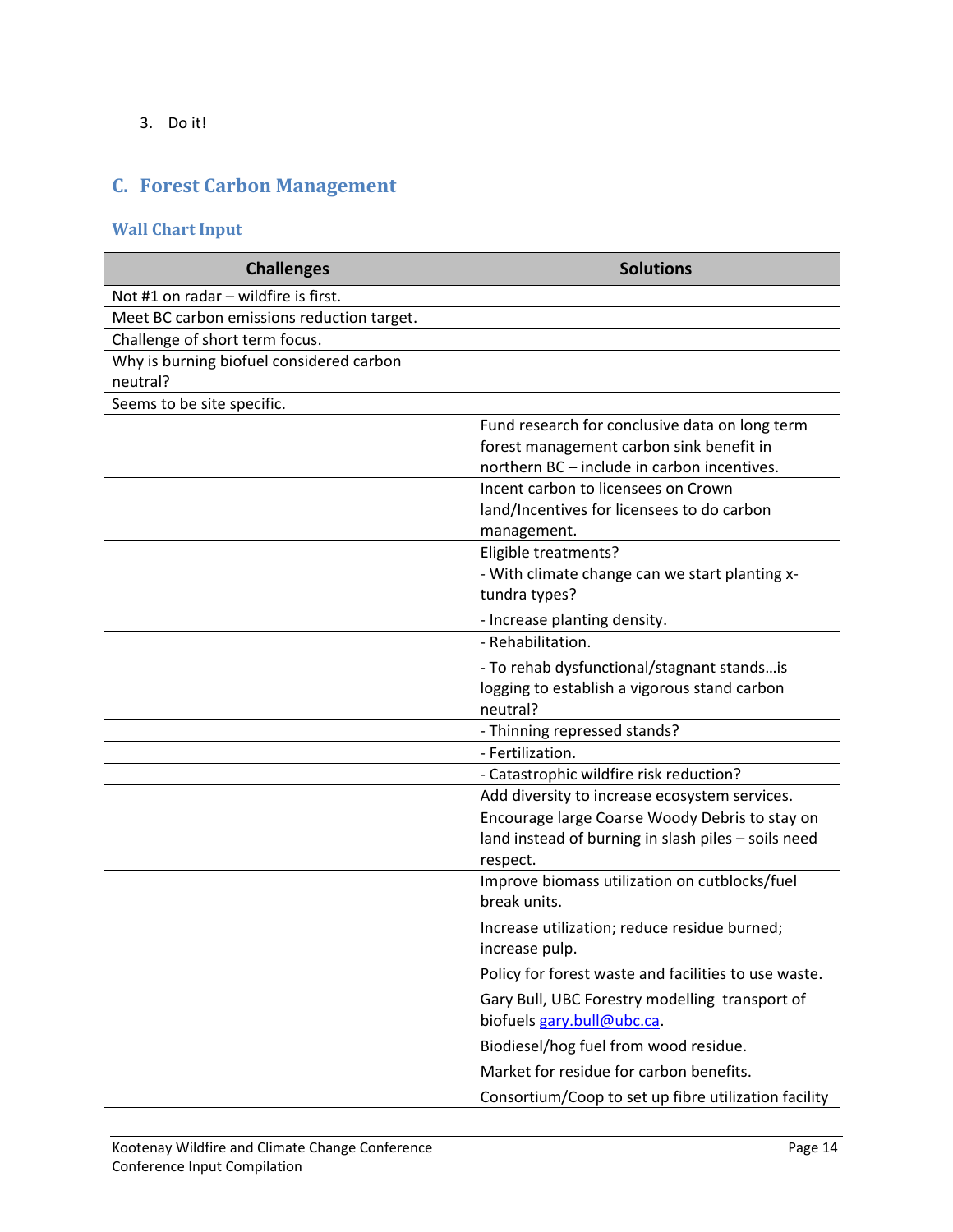| regionally – cost neutral facility? Or profit based? |
|------------------------------------------------------|
| Long term FESBC funding - \$2 billion over time.     |

#### **Forest Managers Workshop Input**

#### *Forest Carbon Station*

#### **Knowledge gaps**

- State of science
	- Summaries needed
	- Help forest managers make trade-offs
- Funding clarity
	- What will be supported and where
- Effectiveness of different measurement procedures e.g. LIDAR
- Market knowledge of credits
- What are the alternatives to burning residues? How to pay for?
- Assess options for residues –1) burn, 2) LLWP (long lived wood products), 3) bioenergy, 4) leave to decay
- Implementation opportunities for:
	- dragging back to create microsites,
	- long-butt at stump beyond obligation
- Knowledge to local governments to access provincial program on building capacity for bioenergy
	- Synergy with hazard reduction
- Look internationally for carbon management solutions e.g. global review of residue management; amending soil with powdered charcoal – Swedes, Saskatoon, Cornell University

#### **Challenges**

- Lacks of markets and facilities for residues:
	- Need long term solutions
	- Lack of equipment to haul chips from block to facility i.e. chip trucks need paved roads
- Lower densities wanted to meet wildlife and/or wildfire suppression values in some places
- Some sawlogs chipped for paper lose opportunity for carbon storage
- Stumpage system doesn't provide flexibility for carbon management
- BC Hydro moving away from bioenergy
- Tenure system doesn't consider carbon management
- Link fuel management to electricity

#### **Solutions**

- Quick win broadcast burn versus slash pile burn means more storage in soil carbon
- Ensure pile burns are worked during burning to increase heat and efficiency so less CH4 and N20
- Fossil fuel efficiency is there a certification program?
- Incentives to get residues to market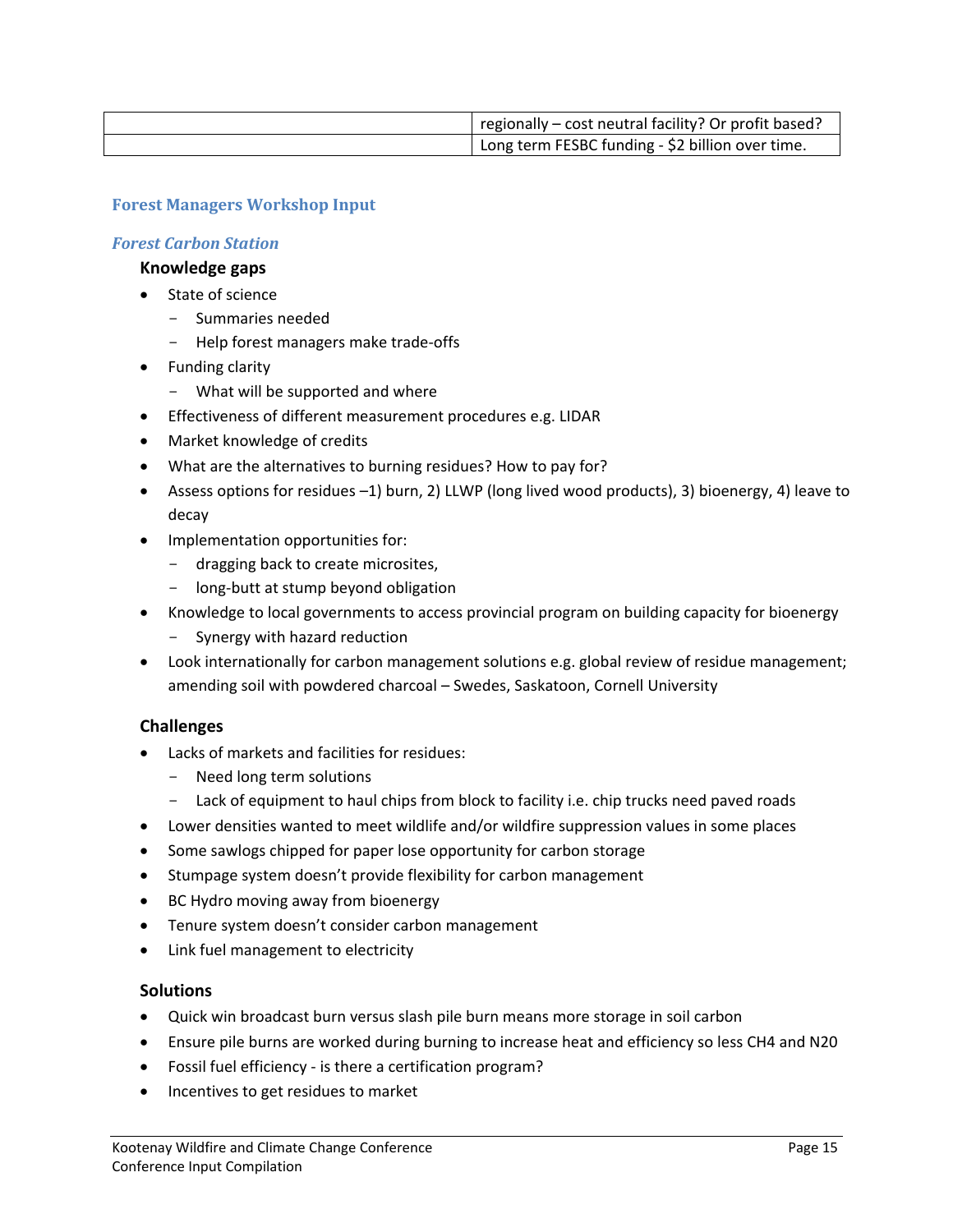#### **3 KEY ACTIONS**

- 1. Broadly available research compilations
- 2. Incentives for forest licensees to engage
- 3. Residue/biomass utilization solutions

# <span id="page-16-0"></span>**D. Community Wildfire Risk Reduction**

#### **Wall chart input**

*Note: Roughly ordered based on amount of input*

| <b>Challenges</b>                                                        | <b>Solutions</b>                                                                                                                           |
|--------------------------------------------------------------------------|--------------------------------------------------------------------------------------------------------------------------------------------|
| 1. Public Perception                                                     |                                                                                                                                            |
| Human psychology resistant to wildfire risk<br>reduction - "pathology".  | Wildfire is not a forestry issue but a public safety<br>issue.                                                                             |
| Myths & Misconceptions: About fire, How homes                            | Now a public safety issue.                                                                                                                 |
| ignite, How fire spreads.                                                | Communicate to the public that some trees may                                                                                              |
| Public more fearful of landslides than wildfire and<br>wants viewscapes. | need to be sacrificed now in order to save lives<br>and property in the future.                                                            |
| Poor communication - move past "telling". Roll up<br>our sleeves.        | Wildfire is a relatively easy natural disaster to<br>mitigate.                                                                             |
|                                                                          | Community fire resistance can't be fire proof.                                                                                             |
|                                                                          | Learn 2 live with fire.                                                                                                                    |
|                                                                          | Communicate fire is not bad.                                                                                                               |
|                                                                          | Start community dialogue early with partners.                                                                                              |
|                                                                          | Find "trusted messengers" in communities to<br>promote the need to manage the forests in the<br>WU1 differently and become more FireSmart. |
|                                                                          | Wildland fire education in schools K-12:                                                                                                   |
|                                                                          | - Fire behavior                                                                                                                            |
|                                                                          | - Wanted vs unwanted fire                                                                                                                  |
|                                                                          | - Feeds to general buy-in over time                                                                                                        |
|                                                                          | Use fire behavior modelling to communicate risks.                                                                                          |
|                                                                          | Use predictive modeling to show people what is<br>likely to happen if a fire starts close to the<br>community.                             |
|                                                                          | Get community buy-in:                                                                                                                      |
|                                                                          | - Exceed expectations                                                                                                                      |
|                                                                          | - Lots of field trips                                                                                                                      |
| Public perception that mature forest is natural vs                       | Education on how forests grow and re-grow to                                                                                               |
| mix of age classes/mosaic.                                               | illustrate the time span impact of logging on visual                                                                                       |
| Need to support a diversity of age classes over the                      | values (and other values - recreation, hunting,                                                                                            |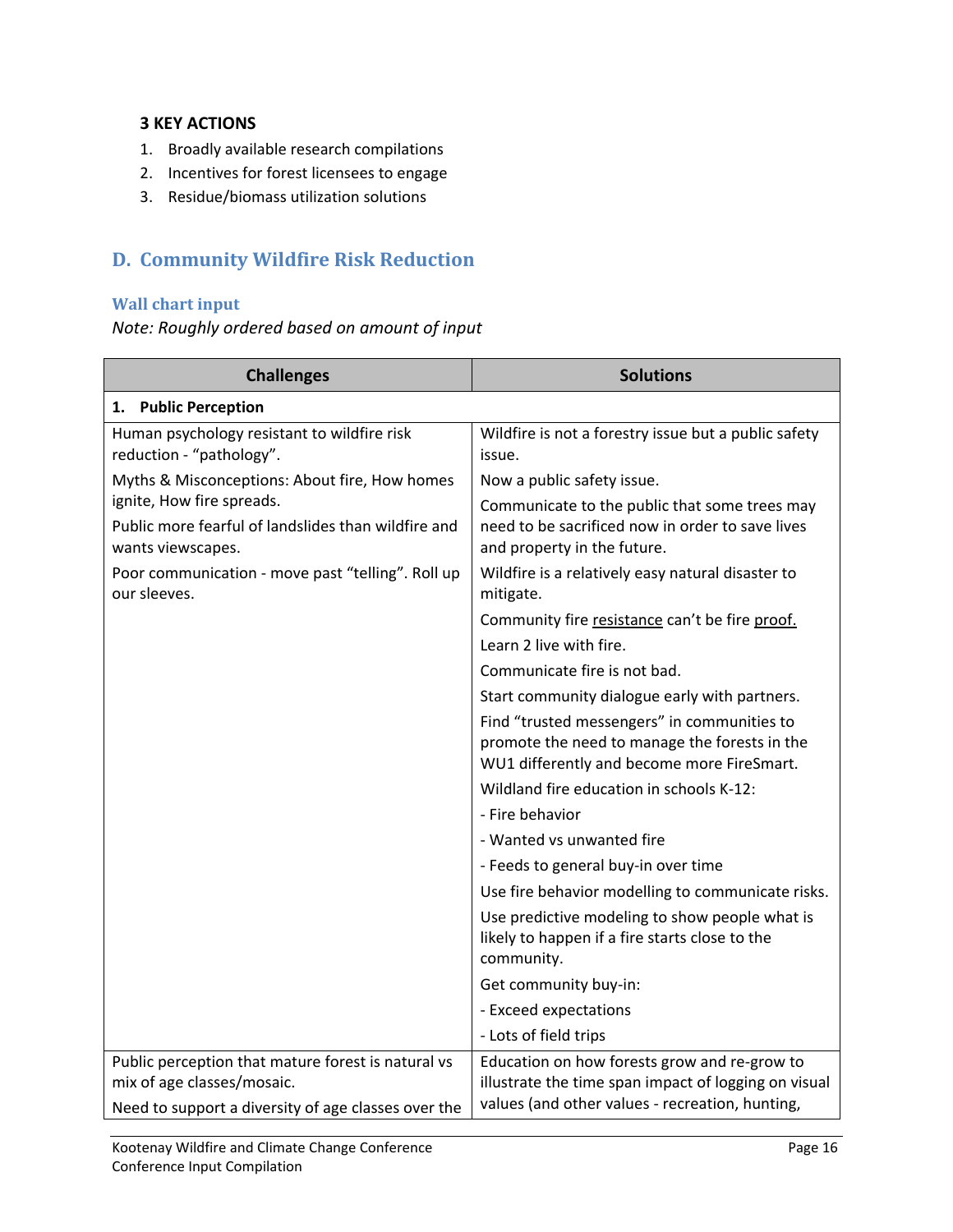| landscape mature forest is not natural > fire      | $etc.$ ).                                            |
|----------------------------------------------------|------------------------------------------------------|
| suppression.                                       | Education on the burn/logging/growth history and     |
| Misconception that our forests are "natural"       | cycles of the local area to show that the land       |
| when they are managed cultural/landscapes.         | hasn't always been the way it is now.                |
| Misconception that all logging is "bad" (that it   | Show ingrowth photo progression.                     |
| only has one focus - financial gain). People don't |                                                      |
| understand that logging = landscape and forest     |                                                      |
| management.                                        |                                                      |
| Recognize there is a limited time to maintain      | Keep momentum on treatments between big fire         |
| support for what needs to be done. Memories are    | years.                                               |
| short after bad fire season 2-3 years.             |                                                      |
| <b>Programs/Funding</b><br>2.                      |                                                      |
| Lack of \$\$.                                      | New Community Resiliency Investment Program.         |
| Government invests lots in response and little in  | Can some WUI stumpage go to community?               |
| preparedness.                                      |                                                      |
| Reliance on grants.                                |                                                      |
| Program requirements.                              |                                                      |
| No clear priority for funding program.             |                                                      |
| Funding limiting/mandating/driving activities,     |                                                      |
| rather than science and comm priorities driving    |                                                      |
| activities.                                        |                                                      |
| No one size fits all.                              |                                                      |
| Disconnect between long timelines for action and   |                                                      |
| bureaucratic cycles.                               |                                                      |
| <b>Collaboration</b><br>3.                         |                                                      |
| Overlapping jurisdictions - partnership.           | Partnerships with indigenous nations.                |
|                                                    | Clear leadership in WUI areas:                       |
|                                                    | - Engagement                                         |
|                                                    | - Landscape level planning.                          |
|                                                    | Partnerships and solutions activities ready and      |
|                                                    | formed prior to funding.                             |
|                                                    | Encourage individual and community "agency" to       |
|                                                    | do it.                                               |
|                                                    | Wildland interface forester.                         |
|                                                    | Community collaboratives:                            |
|                                                    | - Establish communication                            |
|                                                    | - Public hearings bring out common                   |
|                                                    | concern/message/voice in community                   |
| <b>Fuel Management Practices</b><br>4.             |                                                      |
| Fire Smart problem: timing window - is             | Ecosystem restoration:                               |
| vegetation removal occurring during bird nesting   | - Province wide                                      |
|                                                    | - Already integrates wildlife range interface issues |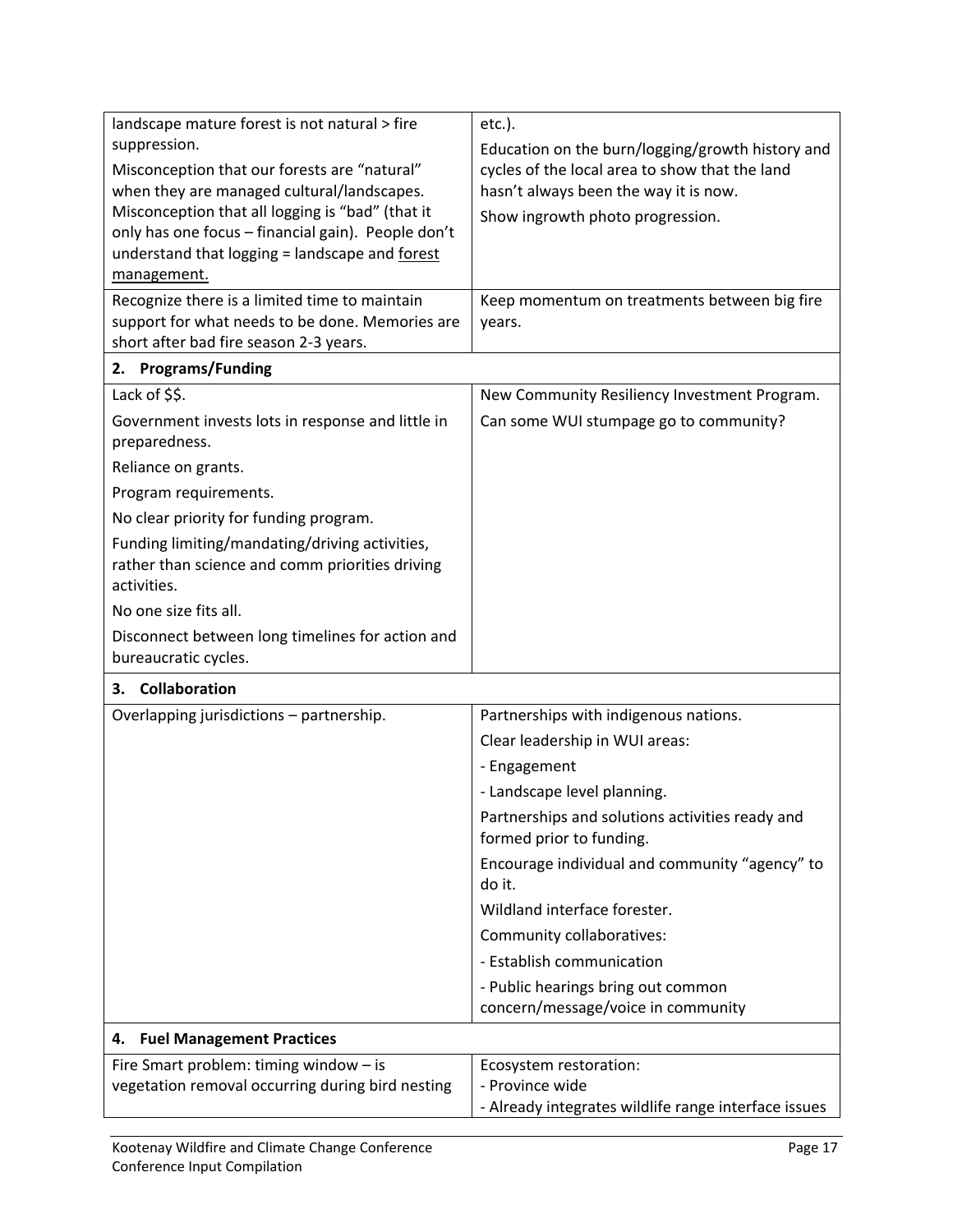| season? Contravenes Migratory Bird Act.                        | - Can be tweaked to address more issues             |
|----------------------------------------------------------------|-----------------------------------------------------|
| Lack of input of impacts on wildlife habitat.                  | - Mobilizes community, licensees, agencies into     |
| WUI treatment can damage biodiversity and                      | coordinated plan.                                   |
| habitat.                                                       | Use ecosystem restoration program to upgrade        |
|                                                                | interface prescription/projects to more             |
| Shaded-fuel breaks = reduced timber supply,                    | comprehensive plans.                                |
| reduced stumpage, reduced jobs.                                | If treatment is Ecosystem Restoration then          |
| WUI treat will reduce future timber supply.                    | biodiversity can be enhanced.                       |
| Appearance of some "resentment" towards                        | Relax Visual Quality Objectives to achieve wildfire |
| "engaged" communities and dismissing of some                   | objectives.                                         |
| valid community (and FRPA) value as less than                  | Use local knowledge.                                |
| "equal" to timber and FRPA equal values.                       | Long term prescriptions:                            |
|                                                                | - Spacing                                           |
|                                                                | - Thinning                                          |
|                                                                | Ensure that timber harvest with WUI reduces fire    |
|                                                                | hazard to greatest degree in short -med term.       |
|                                                                | Grazing for maintenance in thin from below WUI      |
|                                                                | treatments.                                         |
|                                                                | Haul route/timing of operations to minimize         |
|                                                                | community impacts.                                  |
| <b>Training/Resources</b><br>5.                                |                                                     |
| Inexperienced unskilled land owners.                           | FireSmart = 7 different disciplines:                |
| Limited FireSmart training opportunities.                      | - Fire adapted                                      |
|                                                                | - Fire hardened                                     |
|                                                                | FireSmart neighbourhoods with FireSmart             |
|                                                                | champions.                                          |
|                                                                | Train more FireSmart reps! Do it through local      |
|                                                                |                                                     |
|                                                                | College!                                            |
|                                                                | 2 FireSmart reps in each community.                 |
|                                                                | Expand FCCRP training, support efficiency info.     |
|                                                                | Regional coordination of training.                  |
|                                                                | Expand WUI expertise and resources.                 |
|                                                                | Workshops with landscapers, developers, realtors.   |
|                                                                | Contractor certification for FireSmart services.    |
| Wildfire-Urban Interface (WUI)<br>6.                           |                                                     |
| Need to refine WUI to better reflect values at risk            | WUI is a set of conditions "Dr. Jack Cohen" - Not   |
| and wildfire factors with zoning.                              | just a linear distance on the landscape.            |
| WUI is a 2000 meter GIS generated buffer                       | Anywhere the combination of human                   |
| currently. Only good for first approximation.                  | development and vegetation can have an              |
| WUI treatments are more expensive =                            | influence on wildfire.                              |
| uneconomic.<br>How does risk rating by BA Blackwell compare to | Need WUI plan with all participants.                |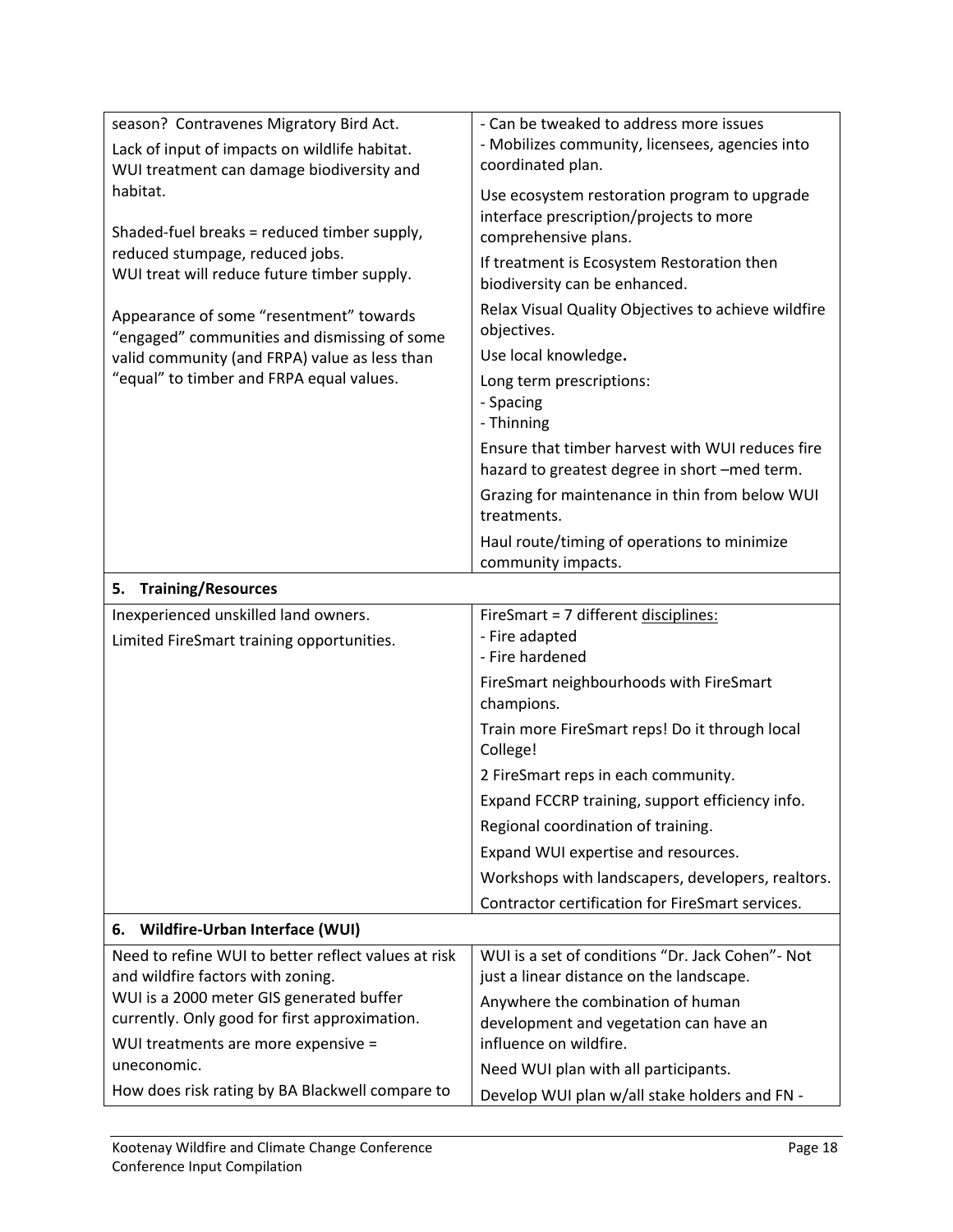| Province?                                                                                                                                                                                                      | Like KLHLP.                                                                                                                    |
|----------------------------------------------------------------------------------------------------------------------------------------------------------------------------------------------------------------|--------------------------------------------------------------------------------------------------------------------------------|
|                                                                                                                                                                                                                | Convert WUI forest to agriculture? Dairy cows,<br>sheep  (like Switzerland, subsidy required).                                 |
|                                                                                                                                                                                                                | More Woodlots and Community Forests in WUI.                                                                                    |
| 7. Private Lands                                                                                                                                                                                               |                                                                                                                                |
| Inclusion of private land in WUI treatments.<br>Who will fund private land for protection and/or                                                                                                               | Do FireSmart your property and encourage<br>neighbours.                                                                        |
| recovery?<br>Complex human systems -Private land is not fully<br>supported.                                                                                                                                    | New Community Resilience Investment Program.                                                                                   |
| If my neighbour is not FireSmart then I'm in<br>trouble.                                                                                                                                                       |                                                                                                                                |
| Community inaction:<br>-afraid of risk to homes and land<br>-if neighbour isn't doing it why should I?                                                                                                         |                                                                                                                                |
| Small projects - little benefit                                                                                                                                                                                |                                                                                                                                |
| <b>Fire Suppression</b><br>8.                                                                                                                                                                                  |                                                                                                                                |
| Fire Departments can only fight 1 to 3 house fires<br>at the same time.                                                                                                                                        | 2 Sprinkler Protection Units per Fire Department.<br>Focus on community zones (sprinklers).                                    |
| Limited water sources/supply. Steep terrain.<br>Access into WUI.                                                                                                                                               | Trained community members to fight fire within<br>the WU1 zone.                                                                |
| Gating roads - Often residents don't want access<br>opened up for hunters or the general public. Fire<br>control/mitigation requires access. The Ministry<br>don't like to "do" gates would rather de-activate | Fire retardant coatings.<br>Fire access roads access to WUI areas.                                                             |
| We need policy change allowing gates.                                                                                                                                                                          |                                                                                                                                |
| <b>Insurance</b><br>9.                                                                                                                                                                                         |                                                                                                                                |
| Fort Mac = largest natural disaster in Canada and<br>about 50 <sup>th</sup> largest disaster in the world.<br>During active wildfire some folks cannot                                                         | What are FireSmart incentives from insurance<br>companies? If none, government intervention<br>should be used to promote them. |
| buy/renew home insurance.                                                                                                                                                                                      | Move insurance anniversary to winter $-$ not<br>renew in fire season.                                                          |
|                                                                                                                                                                                                                | Home fire mitigation tied to insurance?<br>Happening in California and Tennessee now. I<br>learned this from Kelly Johnston.   |
| 10. Utilization                                                                                                                                                                                                |                                                                                                                                |
| Chipping fuel treatment residue limited on steep<br>slopes.                                                                                                                                                    | Access mats for oil and gas sector.                                                                                            |
| Economics a challenge in WUI.                                                                                                                                                                                  |                                                                                                                                |
| Ground fuel mitigation:<br>- Responsibility<br>- Funding                                                                                                                                                       |                                                                                                                                |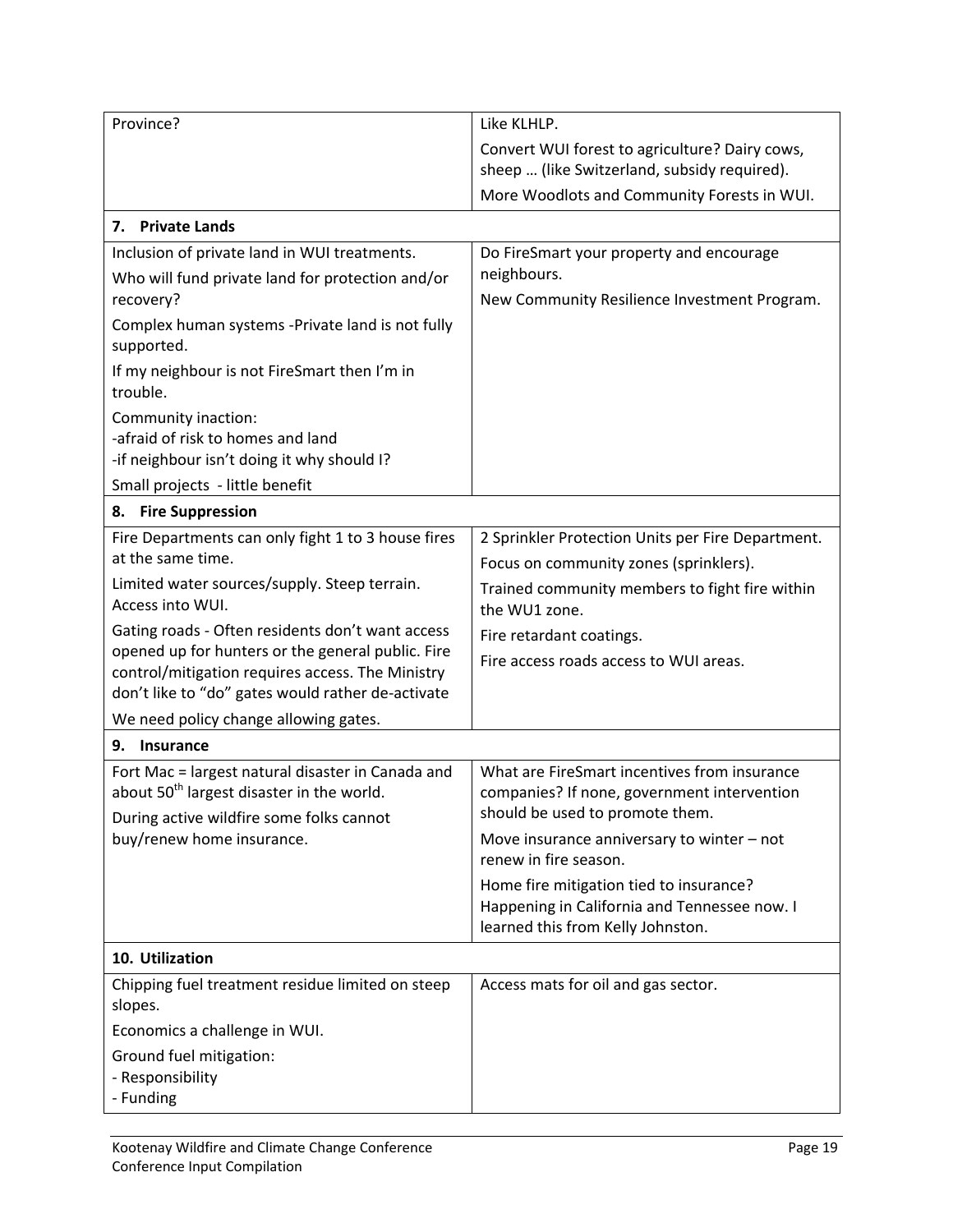| Communities lack affordable fuel for home<br>heating.                                               |                                                                         |
|-----------------------------------------------------------------------------------------------------|-------------------------------------------------------------------------|
| Firewood harvesters target dead trees with high<br>biodiversity when there are too many live trees. |                                                                         |
| 11. Community Infrastructure                                                                        |                                                                         |
| How to best protect community infrastructure<br>from wildfire?                                      | Local governments make wildfire risk reduction a<br>strategic priority. |
|                                                                                                     | Objective: safe resilient communities.                                  |
|                                                                                                     | Community focus on WUI and WII for fuel<br>reduction.                   |
|                                                                                                     | Bury power lines.                                                       |
| 12. Burning                                                                                         |                                                                         |
| Smoke from fires is a very serious health concern.                                                  |                                                                         |
| Liability issues when controlled burn areas are in<br>proximity to private structures/ property.    |                                                                         |
|                                                                                                     | Focus on re-burn of existing cut blocks w/                              |
|                                                                                                     | sufficient residual fuel loading.                                       |
| 13. Water                                                                                           |                                                                         |
| Limited water sources/supply. Lack of info on                                                       | Drip rather than spray irrigation.                                      |
| water management in changing climate.                                                               | Watershed based - water accumulation during<br>wet season $-$ uphill.   |

#### **Community Workshop Input**

#### *Breakout Group Reports*

#### **GROUP 1**

#### **Barriers to Success**

- Rosemont Who owns vacant land? Is it City owned? Is there a plan
- Getting neighbourhood buy in between those that are individualistic and the community good
- Given unpredictable nature of fire and embers there is need to be collaborative
- Communicating what is available
- Incentives are not in place
- Capacity physical and financial to act
- Reliance on authorities
- Water availability for prolonged ember showers people hide from water treatment

#### **Priorities**

- Significant population centers
- Need access to encourage water in an emergency pumps, identification of water sources and condition of creeks, lake, river access
- Water shed based storage in rain and melt season for use in drought fire cistern
- Water bladder and sprinkler money reduction incentive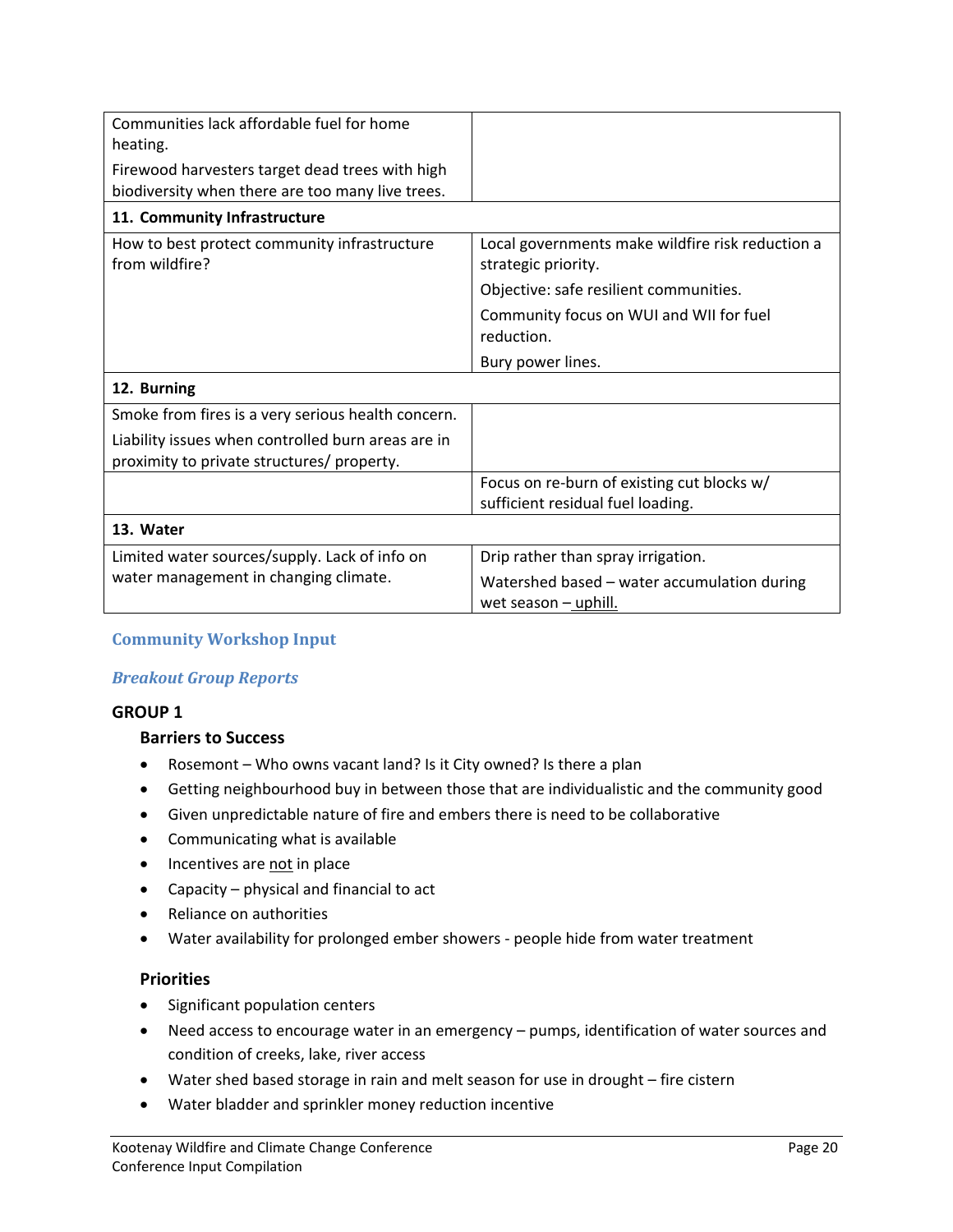- Drip irrigation
- Do FIRST Building a culture of fire and water awareness
- Incentive brush deposit for free find communication methods
- Incentives for neighborhood collaboration
	- o Bulk purchasing (discounts) of land management (tress, brush, fire smarting, grass etc.) and subsidy for doing it as a group > to pay contractors to cover costs
	- $\triangleright$  I've had discussions with CBT and favourable but require society to champion/manage and project Selkirk College HARROP-Procter Community Forest
		- $\circ$  Subsidy for licensees to work together on rainy/melt season accumulation safely, hydrology, engineering, rain event risk mapping, organizational facilitation including legal aspects if necessary
		- $\circ$  Interface with Interior Health re: water treatment fears establish the individual right to waive any legal liability by I.H.
		- o Amnesty for unlicensed works

#### **GROUP 2**

#### **Barriers to Success and Priorities**

- #1 Funding
- Imbalance
- \$\$\$ Suppression
- \$ Fuel treatment
- Cent-FireSmart/HIZ ignition
- Various capacities in communities
- #2 Cross jurisdiction issues
- For who delivers prevention efforts various funding sources, SWIPI, FNES, UBCM, CRIP
- #3 Public misconceptions
- Getting public to think FireSmart first
- Access to data and data integration on mitigative initiatives
- #4 Long range planning lack of land use planning US example CPAW for planning too
- Beyond 5-10 years
- Need long range, secure funding
- Limitations of Development Permits
	- Mitigations not enforced after implementation e.g.
		- o bldg. on site, maintenance to FireSmart guidelines
		- o opposition to non FS covenants
		- o currently complaint driven– not effective
	- Fire Departments are involved in approval process but landscape guidelines difficult to implement (hazard would develop in 10 years)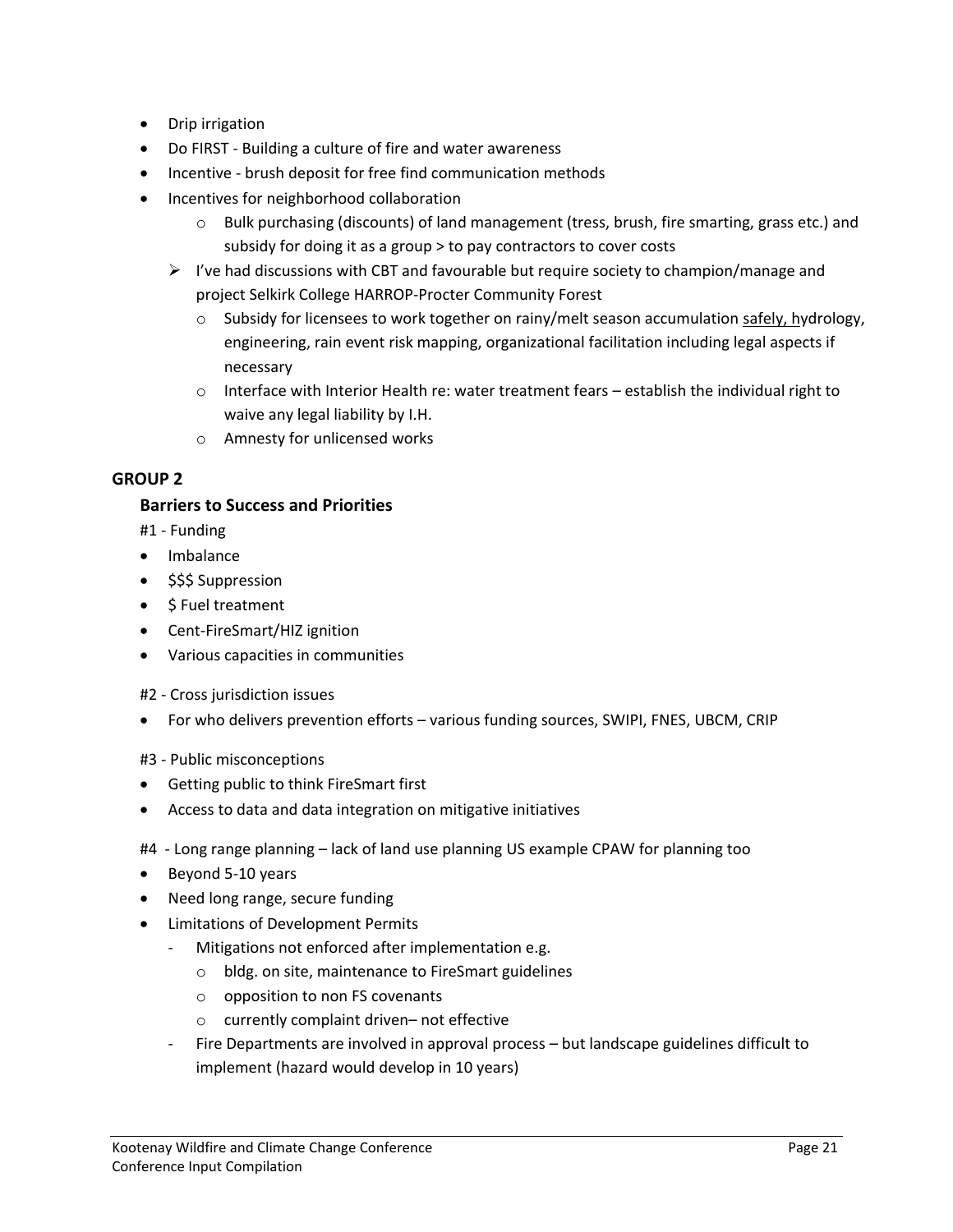#### **GROUP 3**

#### **Barriers to Success**

- What is our measure of success?
	- 100% participation
	- Conveying message
	- Receiving message
	- Acting on message
- Shift of societal norms Fire Smarting as the norm
	- Nudge factor
	- Building into community culture

#### **Priorities**

- Finding community leaders/champions
- Respected/trusted
- Creating compelling story which will be well-received:
	- 1. Lead to action
	- 2. Help to shift societal norms
	- 3. Collaborative group
- Potential leaders champions (influencers)
	- Bill Metcalf
	- Mayor Koz
	- Fire Chiefs/officials credibility
	- Prevention Officer

#### **Actions**

- Identify participants from your community from the conference to kick-start actions
- $\bullet$  Individual action in your backyard
- Get Fire Smart into local media press buy-in

#### **GROUP 4**

#### **Barriers to Success**

- Lack of education
- Lack of participation procrastination
- Areas of rapid growth
- Funding Seeking grant funding/applications etc.
- Proactive vs reactive

#### **Priorities**

- Identifying community champions and providing them support
- **•** Social media outreach
- Community engagement Programs Hands on learning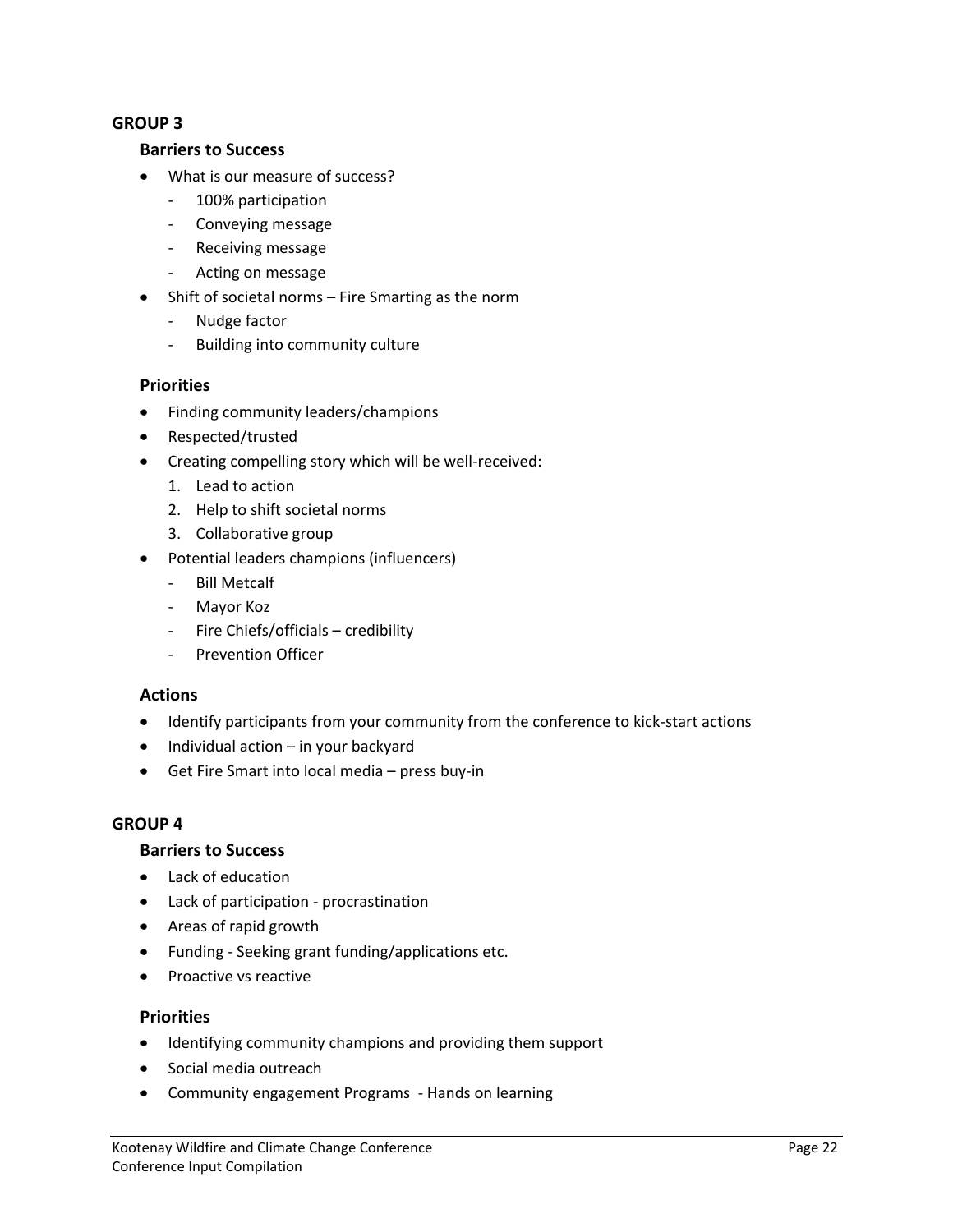#### **Actions**

- Region-wide co-ordinator Establish a network/hub
- Encourage developers to build Fire Smart subdivisions

#### **GROUP 5**

#### **Barriers to Success**

- Costs/funding
	- Need better Development Permit Areas/Best Practices include FireSmart Principles
	- Incent's
- Science/Research Needs to be exposed to the public
- Misconceptions/myths Safety health y forest vs not; that all logging is bad

#### **Priorities**

- Changing perceptions education
- Trusted messengers within the communities Fire Dept./Service Clubs/Community Forest

#### **First Actions**

- Visual aids for public Like flooding/tsunami info. coast-modelling
- EDUCATION Field trips industry, local government, science, etc . (all food groups)
- Snowball from other communities show case good examples Fernie, Rossland

#### **GROUP 6**

#### **Barriers to Success**

- Cost, time, daunting
- Need assistance, education, multi-level elementary school up, forestry students, general public
- No personal experience w/tools
- Getting started
- Inertia
- Not enough political pressure
- Messaging not just a "landscape" problem
- Leadership who does it
- Lack of role clarity and coordination
- Choose opportunities timing hot dry summer
- Money incentives –insurance, taxes, by-laws (fines)
- Higher profile in community prioritize it

#### **Actions**

- Create incentives
- Community water assessments and solutions
- Protecting communication systems
- Emergency response plans and facilities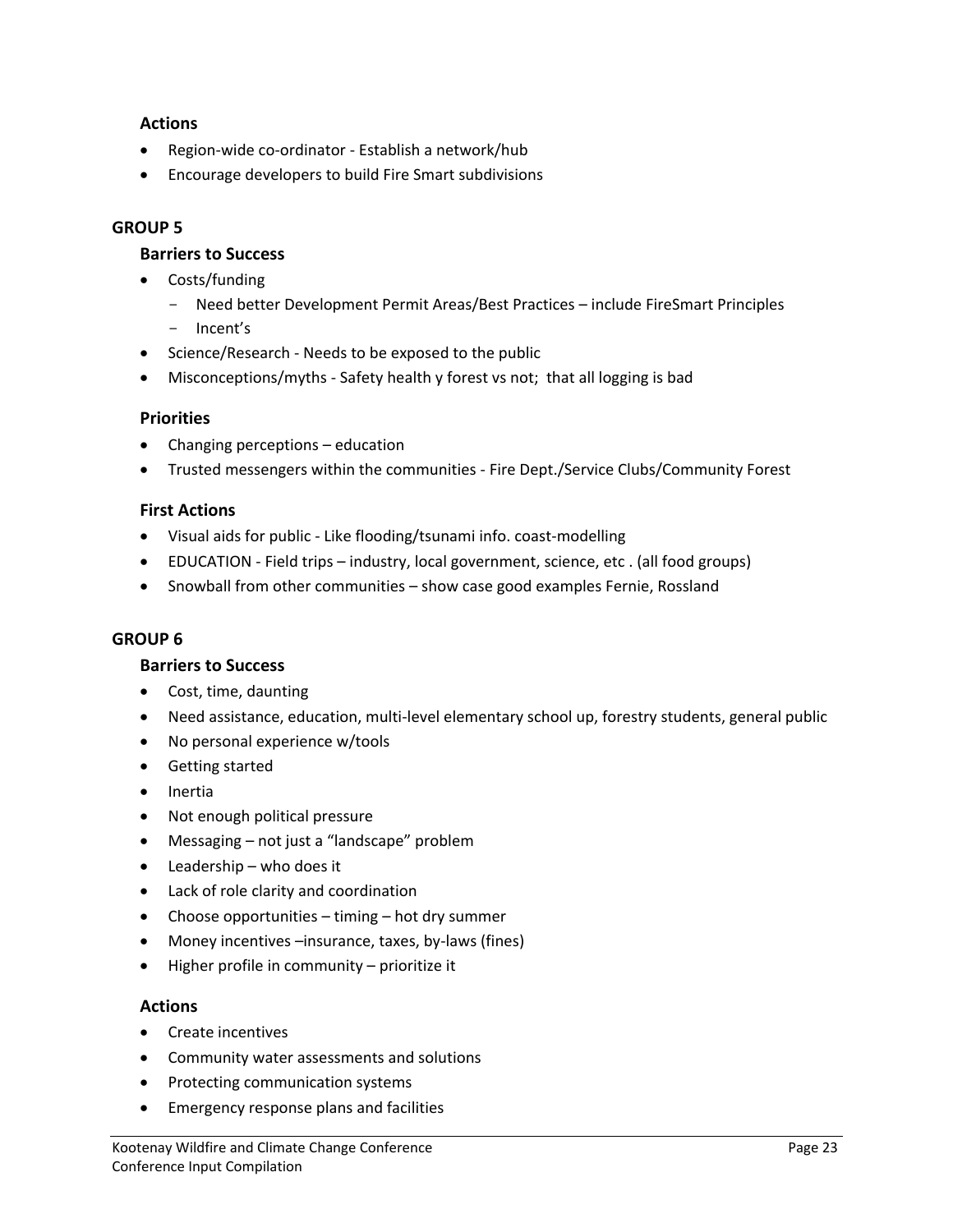- Political pressure to assist and act
- Train FireSmart reps expand

#### *Breakout Summary*

#### **Note: Items in bold were starred in red**

| <b>Barriers/Challenges</b>                     | <b>Solutions</b>                         |
|------------------------------------------------|------------------------------------------|
| <b>Costs/Funding Imbalance</b>                 | Incentives                               |
| - Suppression -\$500,000,000                   | Better information provided              |
| - Fuel Treatments \$10,000,000                 | Seismic-like programs                    |
| - Fire Smart \$10-\$100,000                    | Education                                |
| Lack of Political/Leadership                   | Political engagement                     |
| <b>Water Availability</b>                      | Incentives to reward collaboration       |
| Unlicensed                                     | Water bladders                           |
| Wild West                                      | Cisterns                                 |
|                                                | Incent sprinkler and drip irrigation     |
|                                                | Identify existing sources and conditions |
|                                                | Access points                            |
|                                                | $F/S$ – proactive                        |
|                                                | Humidity dome - No                       |
|                                                | Wet it down 2 hours in advance           |
| <b>Empty Lots</b>                              | City lots- policy to fix                 |
| Rural/urban divide                             | Distant owner-Bylaw                      |
|                                                | Incentives to reward collaboration       |
| Social norms status quo thinking               | "Do", Don't "Tell"                       |
| e.g.                                           | Leadership/inspiration                   |
| - Drunk drive                                  | Trusted messenger                        |
| - Recycling                                    | Community champ FS CRP                   |
| - Smoke detectors > Sarah McAffrey, Tera McGee | Fire fighters are trusted                |

#### *Priority Actions*

- Assess and promote Best Management Practices Government
- Break down silos between groups/interests (service clubs)
- Region governance structure
	- Management
	- Preparedness FireSmart Canada
	- Administration
	- Leverage funding
	- $\triangleright$  Look to RDCK flood model funders love this
- Build culture of water and fire awareness
	- Climate sustainability plans like water sustainability plans
	- Education